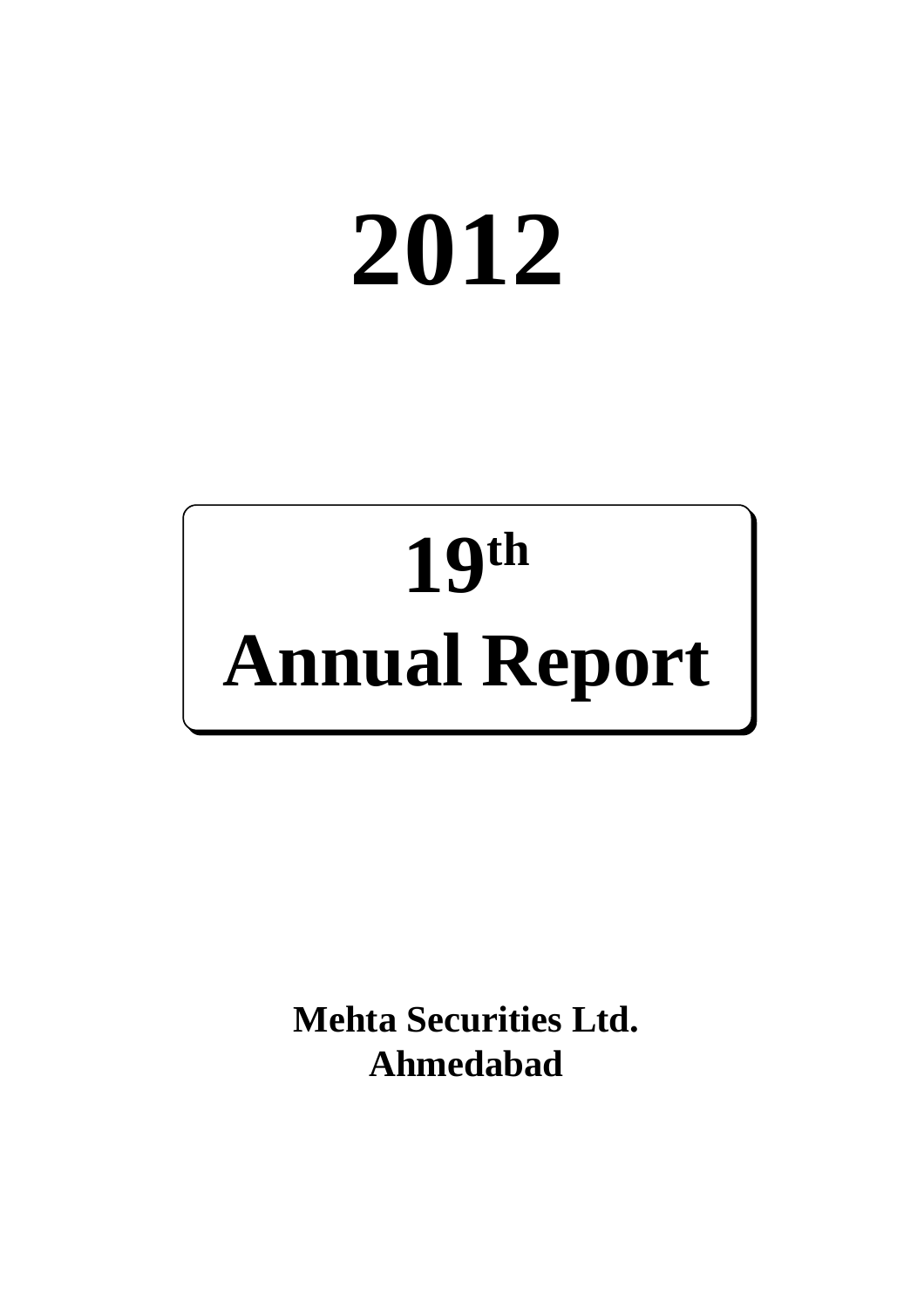#### **Board of Directors**

Bhavna D. Mehta Chirag D. Mehta Upen P. Parekh Ramnik D. Sojitra

**Auditors**

**Dinesh K. Shah & Co.** Chartered Accountants Ahmedabad

> **Bankers** HDFC BANK

# **Registered Office**

002, Law Garden Apartment, Scheme-I, Opp. Law Garden, Ellisbridge, Ahmedabad 380 006. Phone no. : 079-26565567 E-mail : mehtasec@yahoo.co.in

| 20X<br>'Kénart<br>AЛ.    |
|--------------------------|
| $\overline{\phantom{a}}$ |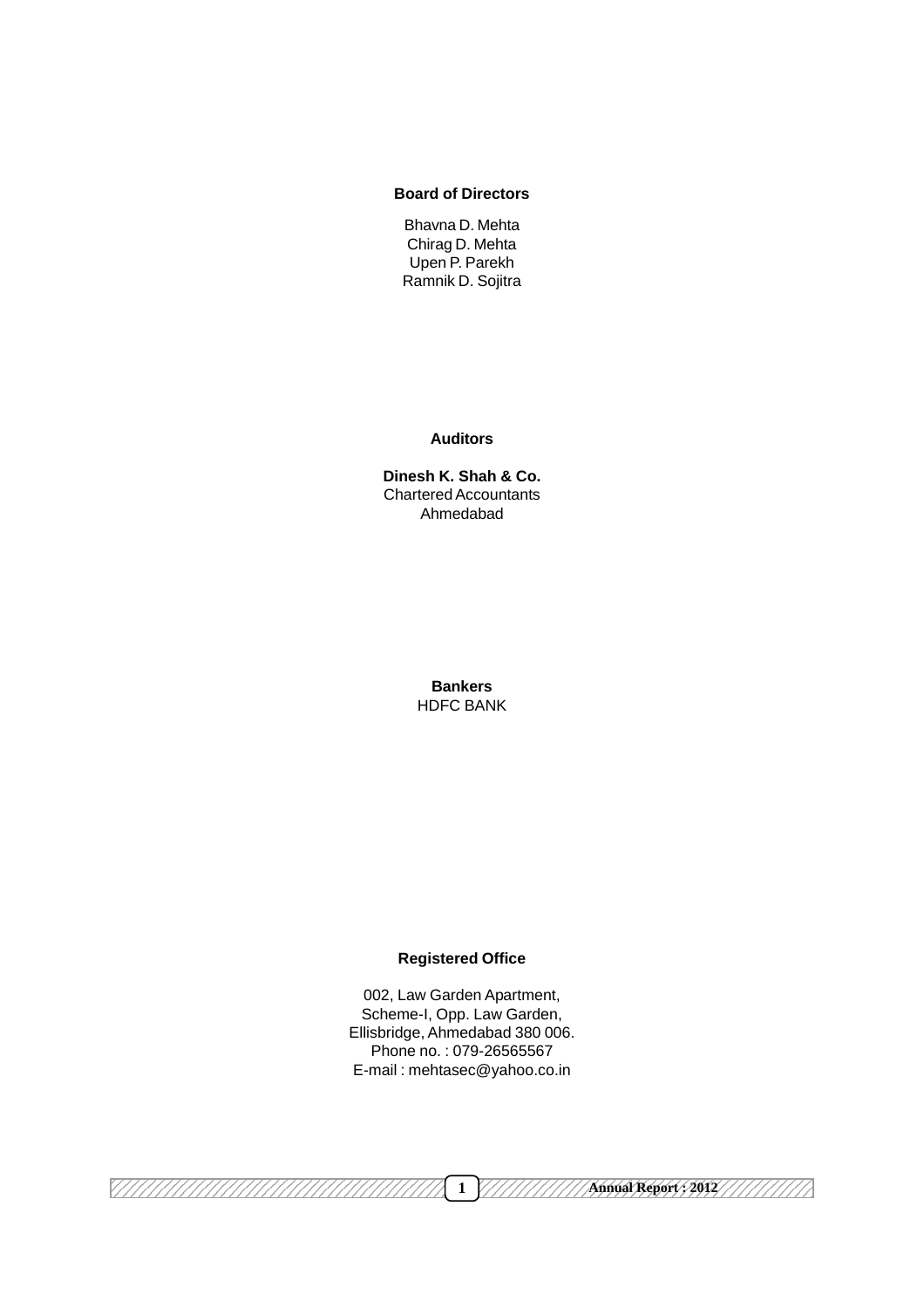#### **NOTICE**

Notice is hereby given that **19th ANNUAL GENERAL MEETING** of the Members of **MEHTA SECURITIES LIMITED** will be held at 002, Law Garden Apartments, Scheme-1, Opp. Law Garden, Ellisbridge, Ahmedabad-380 006 on Saturday**, 29th JUNE, 2013** at **11.00 A.M.** to transact the following business:

#### **ORDINARY BUSINESS: -**

- 1. To receive, consider and adopt the Accounts of the Company for the year ended 31<sup>st</sup> DECEMBER 2012 and the Balance Sheet as on that date along with the Reports of the Directors and Auditors thereon.
- 2. To appoint a Director in place of Mr. R D.Sojitra retires by rotation in terms of Article 127 of the Articles of Association of the Company and being eligible, offers himself for reappointment.
- 3. To consider the reappointment of M/s. Dinesh K. Shah & Co., Chartered Accountants (Membership no. # F- 010477), as Auditors of the Company to hold the office until the conclusion of next Annual General Meeting and to fix their remuneration in addition to the reimbursement of out of pocket expenses.

002, LAW GARDEN APARTMENT, THE RESERVE OF DIRECTORS SCHEME-I, OPP. LAW GARDEN, ELLISBRIDGE, sd/-

DATE: 29/04/2013 PLACE : AHMEDABAD.

REGISTERED OFFICE :- FOR AND ON BEHALF OF THE BOARD

(BHAVNA D. MEHTA) DIRECTOR

#### **NOTES**

- 1. A member entitled to attend and vote at this Annual General Meeting may appoint a proxy to attend and vote on a poll on his behalf. A proxy need not be a member of the company; proxies in order to be effective must be received at the registered office of the company not less than forty-eight hours before this Annual General Meeting.
- 2. The Register of Member and the Share Transfer Book of the Company will remain closed on 29/06/2013.
- 3. Member/Proxies should bring copies of Annual Report and attendance slip sent herewith, duly filed in for attending the meeting.
- 4. Members are requested to notify any change in their address immediately to the Company's Registrar Office **Purva Share Registry India Pvt. Ltd.** Shiv Shakti Industrial Estate, Unit No: 9, Sitaram Mills Compound, J.R.Boricha Marg, Lower Parel, Mumbai-400011.

REGISTERED OFFICE :- FOR AND ON BEHALF OF THE BOARD 002. LAW GARDEN APARTMENT. THE CONSTRUCTOR SECTORS OF DIRECTORS SCHEME-LOPP. LAW GARDEN ELLISBRIDGE, sd/- AHMEDABAD-380 006.

DATE: 29/04/2013 PLACE : AHMEDABAD.

DIRECTOR

Details of the Directors seeking Appointment / Reappointment in forthcoming Annual General Meeting (As per Revised clause 49 of Listing Agreement)

| Name of the Directors                                         |    | R.D.Sojitra                     |
|---------------------------------------------------------------|----|---------------------------------|
| Date of Birth                                                 |    | 01/10/1961                      |
| Date of Appointment                                           |    | 20/04/2006                      |
| Qualification                                                 |    | <b>B.Com Inter CA</b>           |
| Expertise in Specific functional areas                        |    | <b>Business</b>                 |
| List of Public Limited Companies in which Directorships held: |    | -1                              |
| Chairman / Member of the Committees of the Board of           | ÷. | Audit Committee, Share-holders, |
| Directors of the Company.                                     |    | Grievances                      |
| Shareholding in the company (No. of shares)                   |    | 4300                            |
|                                                               |    |                                 |

2 **12345 12345 12345 12345 12345 12345 12345 12345 12345 12345 12345 12345 12345 12345 12345 12345 1234 1234**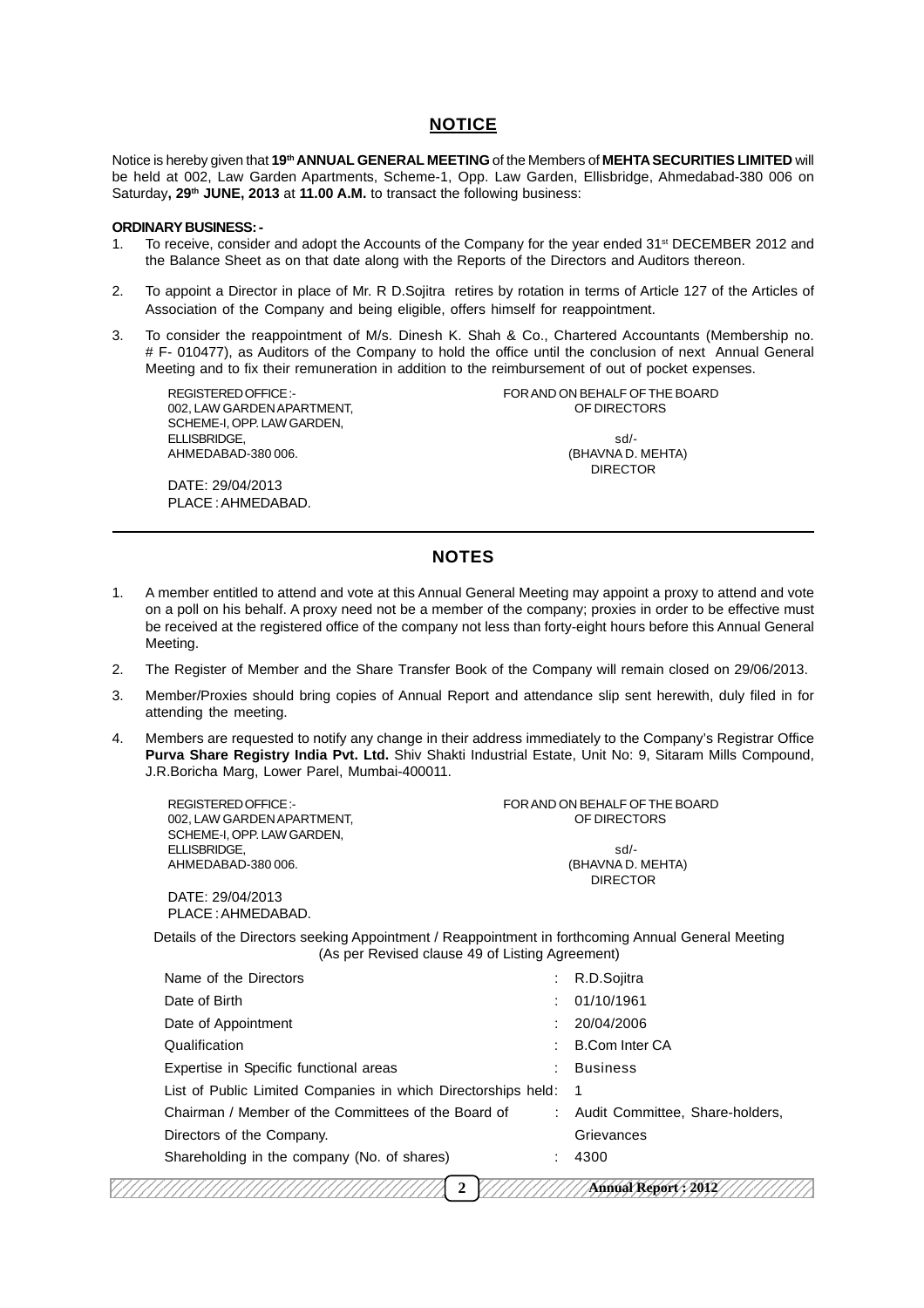# **DIRECTOR'S REPORT**

#### To, The Members, **MEHTA SECURITIES LIMITED,** Ahmedabad.

Your Directors have pleasure in presenting the 19th Annual Report of the Company along with Audited Accounts for the year ended 31<sup>ST</sup> DECEMBER 2012.

#### **1. FINANCIAL RESULTS :**

The financial results of the Company for the year ended on  $31<sup>ST</sup>$  DECEMBER 2012 as compared to the previous year are summarized below :-

|                               | (Rs. In Lacs) | (Rs. In Lacs) |
|-------------------------------|---------------|---------------|
|                               | 31/12/2012    | 31/12/2011    |
| Total Income                  | 49926.00      | 20481.30      |
| <b>Total Expenditure</b>      | 49918.19      | 20566.62      |
| Profit/(Loss) before Taxation | 7.82          | (46.98)       |
| Provision for Income Tax      | Nil           | Nil           |
| Net Profit/Loss After Tax     | 7.82          | (46.98)       |

#### **2. PERFORMANCE AND FUTURE OUTLOOK :**

During the year under review, the Company has a gross income of Rs. 7.82 lacs. The Company has during the year under review, provided appropriate amount towards increase in investments value, which has resulted into Profit. The indian economy shows promise of growth and development in the capital market.

#### **3. DIVIDEND :**

In order to conserve resources the Board of Directors do not recommend dividend .

#### **4. DIRECTOR :**

One of your Directors viz. Mr. R. D.Sojitra retires from office by rotation in accordance with the requirement of The Companies Act, 1956. He however, being eligible, offers himself for reappointment.

#### **5. PARTICULARS OF EMPLOYEES :**

The Company has no employees of the category specified in Section 217 (2A) of The Companies Act, 1956.

#### **6. PARTICULARS OF CONSERVATION OF ENERGY ETC :**

Since the Company is not engaged in any manufacturing activity, the disclosures as required under the Companies (Disclosure of Particulars in the Report of Board of Directors) Rules, 1988 pertaining to conservation of energy, etc. is not applicable.

#### **7. AUDITORS AND THEIR REPORT :**

Auditors M/s. Dinesh K. Shah & Co., Chartered Accountants hold office till the conclusion of ensuing Annual General Meeting and having furnished the required certificate U/s. 224 (1-B) of The Companies Act, 1956 are eligible for reappointment. Board recommends the reappointment and requests the members to fix their remuneration.

#### **8. PUBLIC DEPOSITS :**

There was no deposit unclaimed or unpaid by the Company after the date on which it has become due for payment or renewal as on 31<sup>st</sup> DECEMBER 2012.

#### **9. DIRECTORS' RESPONSIBILITY STATEMENT :**

Your Director Confirm:-

- (a) That in preparation of the annual accounts, the applicable accounting standards have been followed along with proper explanation.
- (b) The application of certain accounting standards by the Directors has lead the company to acquire smooth progress at the end of the financial year ended as on 31st December 2012.

|--|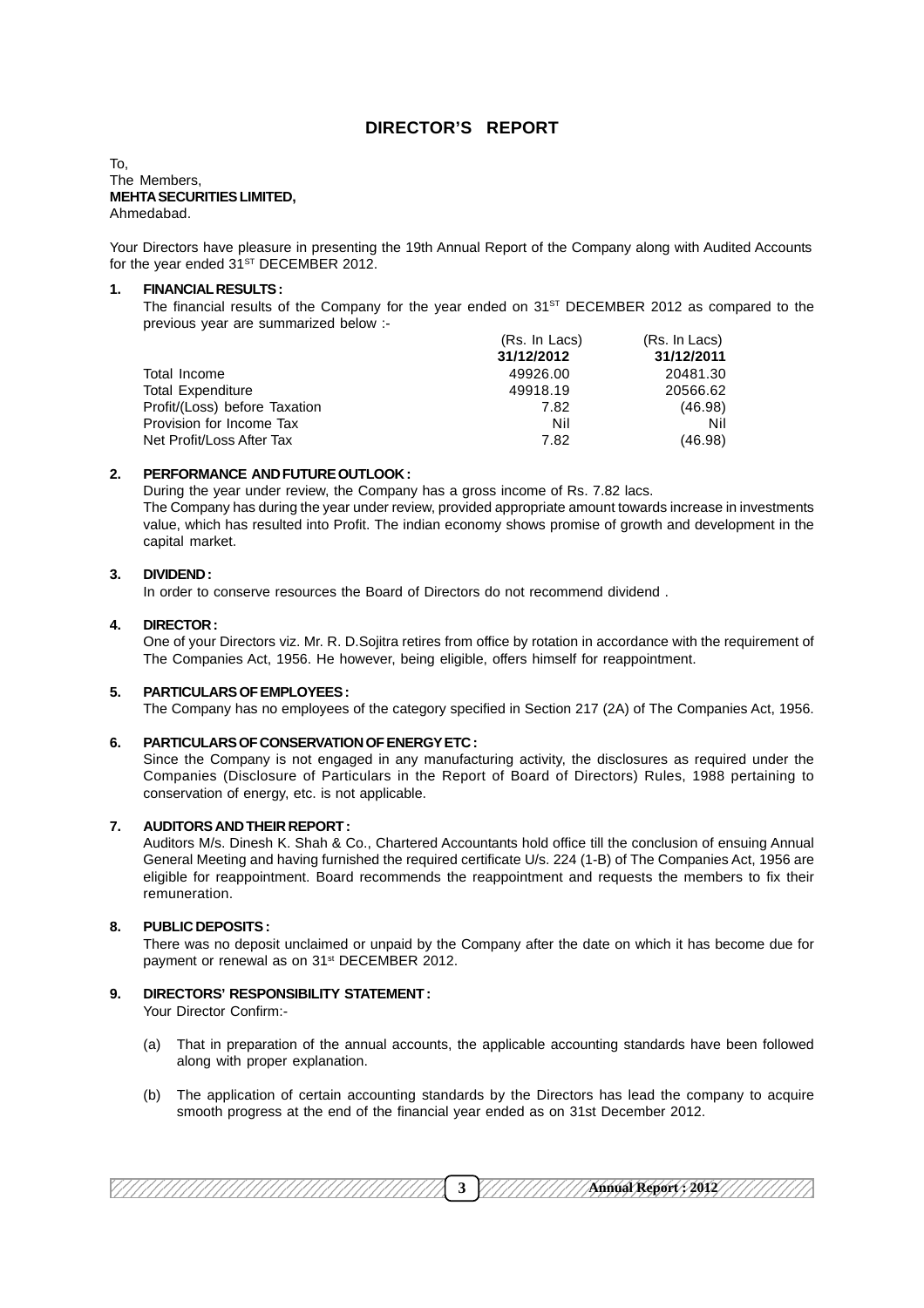- (c) Proper and adequate care taken by the company as per the provision of the company's Act 1956 to safeguard the assets of the company and has prevented the company from financial irregularities.
- (d) That the Directors had prepared the Annual Accounts on an ongoing basis.

#### **10. LISTING :**

The equity shares of the Company are listed on The Bombay Stock Exchange Limited, Listing fees for the year 2012-13 have been duly paid.

#### **11. CORPORATE GOVERNANCE:**

A detailed section on the code of Corporate Governance forms part of the Annual Report.

#### **12. ACKNOWLEDGMENT:**

Your Directors take this opportunity to place on record the appreciation of the valuable contribution and dedication shown by the employees of the Company, which have contributed to the successful management of the Company's affairs.

DATE : 29/04/2013

PLACE : AHMEDABAD. FOR AND ON BEHALF OF THE BOARD OF DIRECTORS

sd/-

 (BHAVNA D. MEHTA) DIRECTOR

#### **DIRECTOR CERTIFICATION**

Director of the Company certifies that :

- a) I have reviewed the financial statements and cash flow statement for the year ended December 31, 2012 and to the best of my knowledge and belief:
	- i) These statement do not contain any materially untrue statement or omit any material fact or contain statements that might be misleading;
	- ii) These statement together present a true and fair view of the Company's affairs and are in compliance with existing Accounting Standards, applicable laws & regulations.
- b) To the best of my knowledge and belief, no transaction entered into by the Company during the year ended December 31, 2012 are fraudulent, illegal or violative of the Company's code of conduct.
- c) I accept the responsibility for establishing and maintaining internal controls for financial reporting and I have evaluated the effectiveness of internal control systems of the company pertaining to financial reporting. I have disclosed to the Auditors and the Audit Committee, deficiencies in the design and operations of such internal controls, if any, of which I am aware and steps have been taken to rectify these deficiencies.
- d) I have indicated to the Auditors and to the Audit Committee:
	- i) Significant changes in the internal control over financial reporting during the year.
	- ii) Significant changes in the accounting policies during the year and that the same has been disclosed in the notes to the financial statements; and
	- iii) There is no significant fraud is noticed during the year, however to safeguard the company from such instances, the role of managment and employees to be followed has been described to them.

 Date : 29/04/2013 Place : Ahmedabad - Director - Director - Director - Director - Director

|--|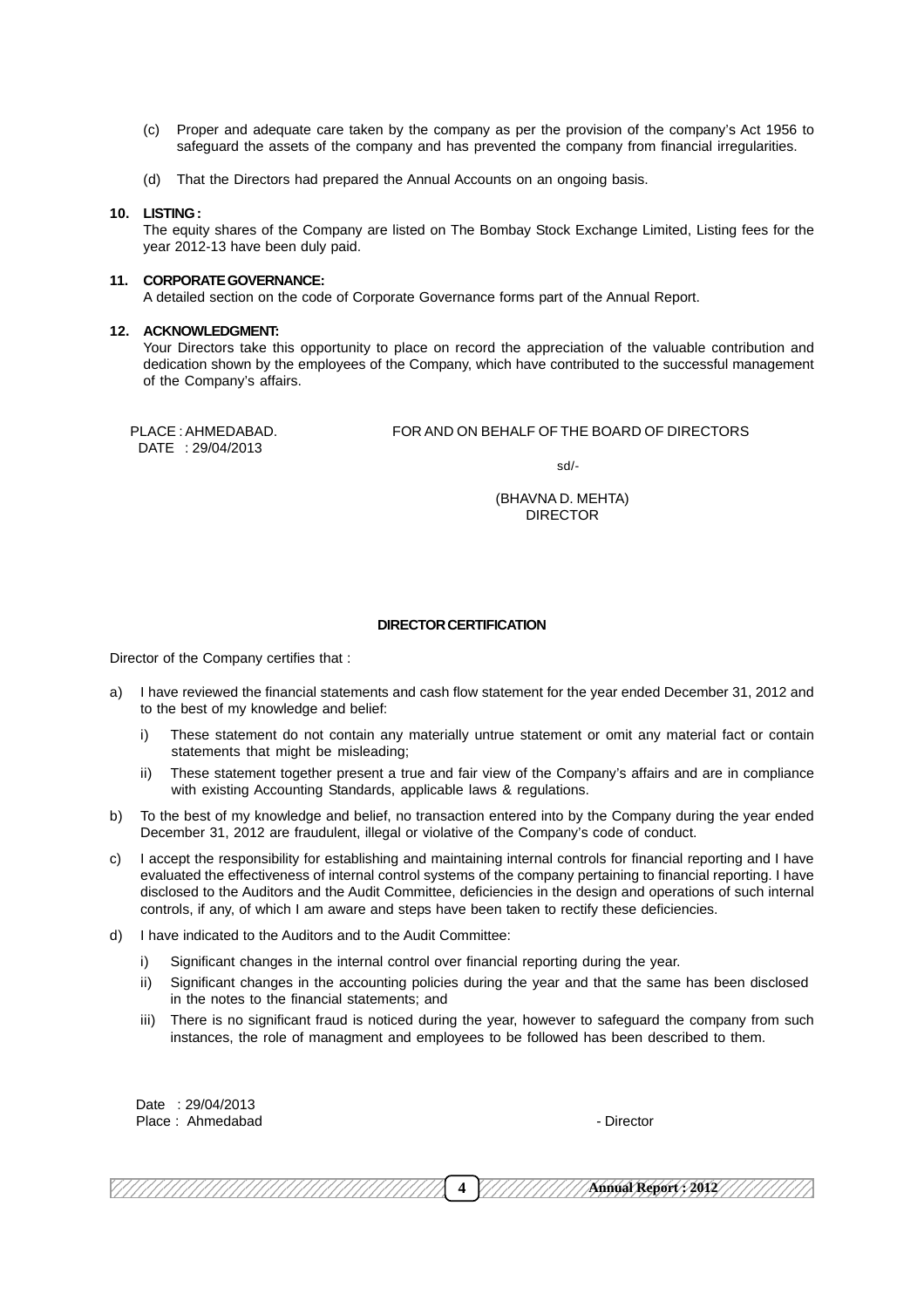# **MANAGEMENT DISCUSSION AND ANALYSIS**

#### **a. Industry Structure and Development :**

The capital market intermediary industry is facing severe challanges from currency and from the economy, the business becoming capital intensive and low margins with low ROC and ROCE. The mechanised trading has reduced substantial revenue opportunities in the market and becoming more commoditized with no value addition.

#### **b. Opportunities and Threats :**

The company has future looking to the growth of the Indian economy and developing capital and debt markets and is well poised to expand its operations and performance in accordance with its business strategy. and capabilities

The Company is hopeful of the future , as India is an emerging and a promising economy for global investors. However, the international and local threat remains an issue of concern

#### **c. Risk Management :**

The company faces macro and micro risks as well as client specific and transcations specific risk.The company has internal systems to take care of the above.

### **d. Credit Risk**

The risk is being constantly managed on an ongoing manner.

#### **e. Segment wise Performance :**

The company's activities are divided into two parts i.e. Broking activities and Investments. The company is not carrying out any brokerage activity at present but is likely to be expanded on appropriate opportunities being avaliable.

#### **f. Recent Trend and Future Outlook :**

The low IIP and GDP growth is likely to change over a period of time on active government intervantion and proliberalization policies.

#### **g. Risks and Concerns :**

The company is not dealing in activities linked to forex and hence do not face the fluctuation in foreign exchange. However, the uncertain non-insurable risks remain there and international global slowdown remains a concern factor for the company.

#### **h. Internal Control Systems and their Adequacy :**

The Company has adequate systems of Internal Controls commensurate with its size and operations to ensure orderly and efficient conduct of business. These controls ensure safeguarding of assets, reduction and detection of fraud and error, adequacy and completeness of the accounting records and timely preparation of reliable financial information.

#### **i. Financial Performance with respect to Operational Performance :**

The financial performance of the Company for the year 2012 is described in the Directors' Report under the head "Financial Results".

#### **j. Material Developments in Human Resources and Industrial Relations Front :**

Certain Employees Development Initiatives implemented by the company have been undertaken which has positive impact on the morale and spirit of the employees. Special attention to human resources / industrial relations development is given by the company. Industrial relations remained cordial throughout the year.

**k. Material development in human resource/ industrial relation front, including number of people employed.** There has been no material development on the human resource / industrial relation front during the year. Employee relations at all levels continue to remain cordial. The company had 6 (six) employees as on 31st December 2012.

#### **l. Cautionary Statement :**

Statement in this management discussion and analysis report, describing the company's objectives, estimates and expectations may constitute forward-looking statements within the meaning of applicable laws or regulations. Actual results may differ materially from those either expressed or implied.

## **m. Compliance**

Timley submission of variousreturns and data infomration to BSE, and NSE and other regulatories bodies and govt of india has been ensured through the compliance deepartment of the your company.

#### **n. Corporate Goverance**

A detailed report on Corporate Governace as stipulated under Clause 49 ofthe Listing Agreement is attached to this report.

PLACE : AHMEDABAD FOR AND ON BEHALF OF THE BOARD OF DIRECTORS DATE : 29/04/2013 (BHAVNA D. MEHTA) DIRECTOR

| $\overline{\phantom{0}}$<br>20. |
|---------------------------------|
|---------------------------------|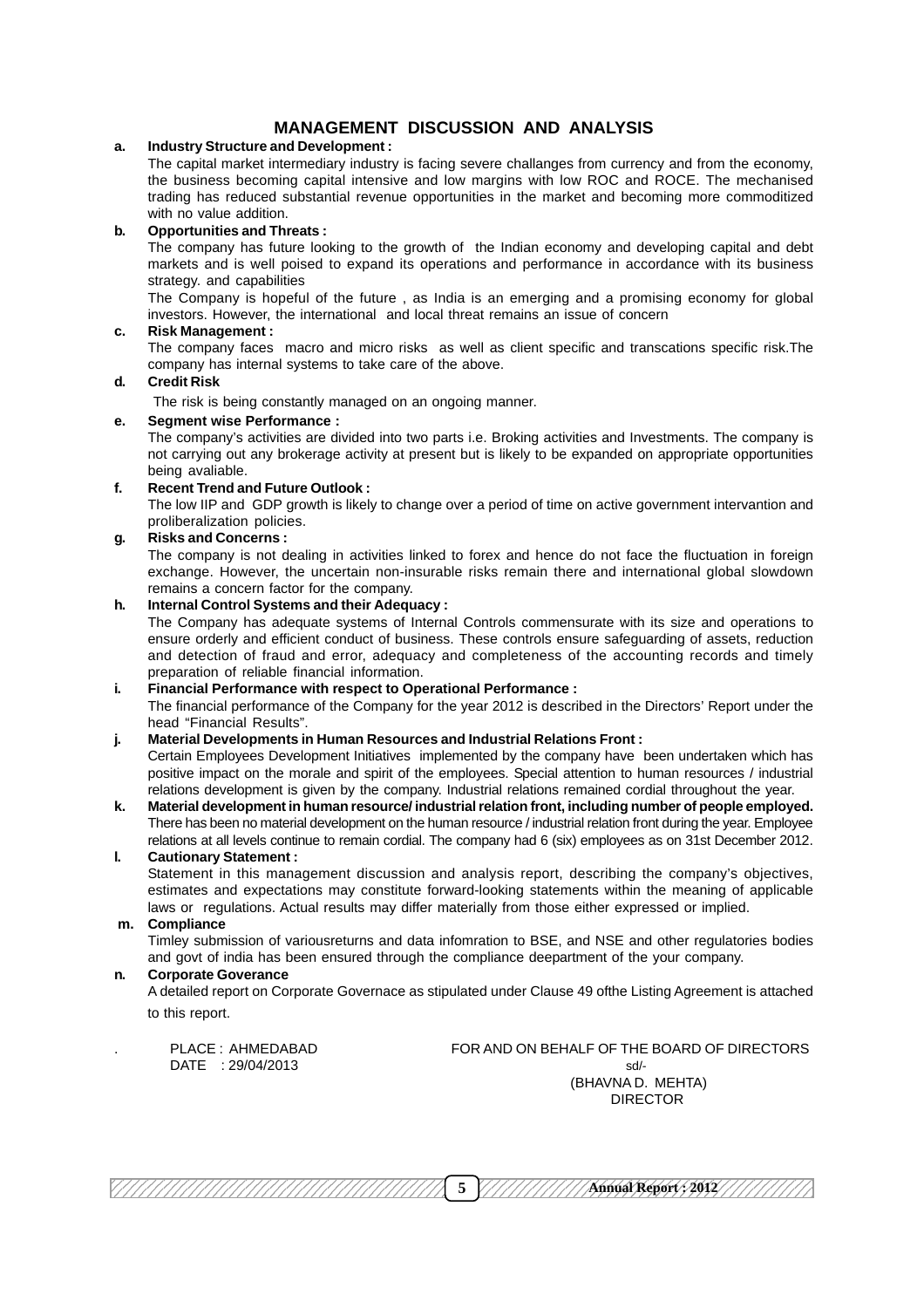# **REPORT ON CORPORATE GOVERNANCE**

#### **INTRODUCTION :**

There is a great impact of strong Corporate Governance for strong and stable partnership with the Investors and stakeholders for their confidence and trust in our company. The detailed report on implementation of Corporate Governance Code as incorporated in revised Clause 49 of the Listing Agreement with the Stock Exchanges is set out below: -

#### **1. COMPANY'S PHILOSOPHY ON CORPORATE GOVERNANCE :**

The company has adopted a policy of strong Corporate Governance to ensure good objectives and to measure and monitor the performance of level transparency & accountability in the functioning of the Company which helps efficient management of Company's affairs and protecting the interests of shareholders, employees, lenders, clients etc. and also emphasis on compliance of statutory laws.

During the year under review, the Company has fully complied with the requirements of revised Clause 49 of the Listing Agreements and also assures to continue its efforts by raising its standards in corporate governance. The systems and procedures are such that will keep pace with the changing economic environments.

The detailed report on implementation of Corporate Governance Code as incorporated in revised Clause 49 of the Listing Agreement with the Stock Exchanges is set out below.

#### **2. BOARD OF DIRECTOR :**

Composition and Category of Directors:

The composition of the Board of Directors of the Company is in conformity with revised Clause 49 of the Listing Agreement with the Stock Exchange. The present Board of Directors of the Company consists of four members comprising all Non- Executive and three Independent Directors. The Chairman of the Company is a Non-Executive Director. The number of Non-Executive and Independent Directors exceeds one-half of the total number of Directors.

| Name of Director | Executive /<br>Non-Executive/<br>Independent | No of outside<br>directorship(s)<br>$\left( \star \right)$ | No of Memberships<br>in other Board<br>Committees | Number of<br>Chairmanship(s) in<br>other Board Committees |
|------------------|----------------------------------------------|------------------------------------------------------------|---------------------------------------------------|-----------------------------------------------------------|
| Chirag D.Mehta   | Non-Executive<br>Independent                 | <b>NIL</b>                                                 | 3                                                 |                                                           |
| Bhavna D. Mehta  | Chairperson<br>Non-Executive                 |                                                            | 3                                                 |                                                           |
| Upen P. Parekh   | Non-Executive &<br>Independent               | <b>NIL</b>                                                 | 3                                                 | 2                                                         |
| R.D.Sojitra      | Non-Executive<br>& independent               | <b>NIL</b>                                                 | 4                                                 |                                                           |

Present Composition and other details of Board of Directors of the Company.

- Excludes alternate directorships, directorships in private/foreign companies and interest in firms/other bodies. - Includes memberships of only audit and shareholders' grievances committee.

Meeting of Board of Directors and Board Procedures:

The Board of Directors meets once a quarter to review the performance and Financial Results. A detailed agenda file is sent to all the directors well in time of the Board Meetings. The Chairman / Director briefs the directors at every Board Meeting on overall performance of the Company. All major decisions / approvals are taken at the Meeting of the Board of Directors such as policy formation, business plans, budgets, investment opportunities, statutory Compliance etc.

During the financial year under review, the Board of Directors met 4 times on 31/01/2012, 30/04/2012, 30/07/ 2012, and 30/10/2012.

Attendance of each Director at the Board Meetings and the Last Annual General Meeting:

| Name of Director          | Board Meetings attended | Attendance at last AGM |  |
|---------------------------|-------------------------|------------------------|--|
| Chirag D. Mehta           |                         | Present                |  |
| Bhavna D. Mehta, Chairman | Δ                       | Present                |  |
| Upen P. Parekh            | 4                       | Present                |  |
| R. D. Sojitra             |                         | Present                |  |
|                           |                         |                        |  |

123456789012345678901234567890121234567890123456789012345678901212345678901234567890123 <sup>123456789012345678901234567890121234567890123456789012345678901212345678901234567890123</sup> **6 Annual Report : 2012**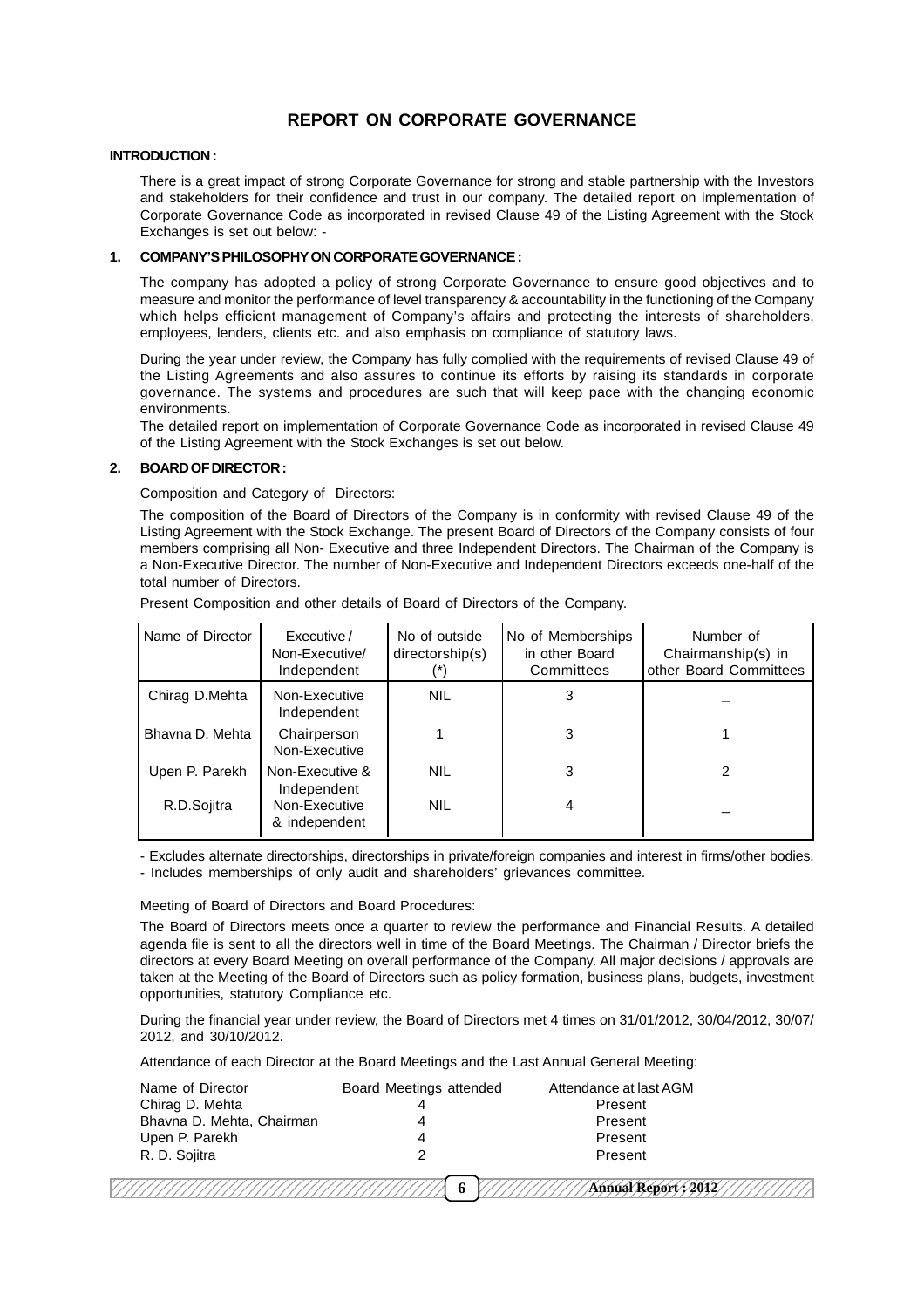#### **3. AUDIT COMMITTEE :**

The Audit Committee was originally constituted in 1995. During the year 2012, the terms of reference and scope were revised to meet with the requirements prescribed under the Code of Corporate Governance and the Listing Agreement with the Stock Exchanges.

#### **Broad Terms of Reference**

The Audit Committee has been given the powers to deal with matters specified under revised Clause 49 of the Listing Agreement as well as under section 292A of the Companies Act, 1956.

#### **In brief, the terms of reference include :**

- Reviewing the Company's financial reporting process and disclosure of financial information, to ensure correctness and credibility.
- Reviewing the financial statements before their submission to the Board for approval;
- Reviewing the adequacy of internal control systems and internal audit functions;
- Reviewing the Internal and Statutory Auditors Reports, discussing any significant findings and reviewing the follow-up thereon;
- Recommending the appointment and removal of Statutory & Internal Auditors and fixation of their fees;
- Reviewing the nature and scope of audit with the Internal and Statutory Auditors and post-audit discussions to ascertain any areas of concern.

The scope of the Audit Committee also covers reviewing the applicability of various Accounting Standards issued by the Institute of Chartered Accountants of India.

#### **Composition, Meeting and Attendance at the Audit Committee Meetings :**

The Audit Committee presently comprises three members and all members including the Chairman are Non-Executive and Independent Directors:

- 1. Chirag D. Mehta Independent & Non-Executive Director.
- 2. Upen P. Parekh Chairman, Independent & Non-Executive Director.
- 3. R. D. Sojitra Independent & Non-Executive Director.

All members possess knowledge of corporate finance, accounts and corporate laws.

During the year, the members met four times on 31/01/2012, 30/04/2012, 30/07/2012, and 30/10/2012. The attendances of the members at the meeting is given below :

| <b>Designation</b> | No. of Meetings Attended |
|--------------------|--------------------------|
| Member             |                          |
| Member             |                          |
| Chairman           |                          |
|                    |                          |

The Committee invites the Head of the Finance Department, the President of the Company and the Internal & Statutory Auditors to participate in the meeting.

#### **4. REMUNERATION COMMITTEE :**

The Company does not have formal Remuneration Committee. No remuneration is paid to Executive as well as Non-Executive directors and sitting fees is paid to the Directors for attending the Meetings of the Board of Directors or Committee thereof.

#### **5. SHAREHOLDERS / INVESTORS' GRIEVANCES COMMITTEE :**

The Board of Directors had constituted a Share Transfer Committee. However, the work relating to share transfer is given to the RTA Purva Share Registry India Pvt. Ltd. for approval of transfer of shares and related matters.

#### **Composition :**

The Shareholders / Investors Grievances Committee presently comprises three members and all members including the Chairman are Non-Executive and two of them are Independent Directors:

- 1. Upen P. Parekh Non-Executive Director<br>2. R. D. Soiitra **Non-Executive Director**
- Independent & Non-Executive Director.
- 3. Chirag D. Mehta Independent & Non-Executive Director.

Mr Pinakin Modi is the Compliance Officer in terms of the Listing Agreement executed by the Company with the stock exchanges and in terms of the SEBI (Prohibition of Insider Trading) Regulations, 2002.

The powers to approve transfer of shares and redress shareholder complaints have also been designated to the RTA PURVA SHARE REGISTRY PVT. LTD. The approval of share transfers is normally done on a weekly basis so that the RTA is able to return share certificates, duly transferred, within fifteen days. There is no shareholder grievance pending as on date.

| The case of the children company of the company of the control of the control of the control of the control of |  |
|----------------------------------------------------------------------------------------------------------------|--|
|                                                                                                                |  |
|                                                                                                                |  |

| $\sim$<br>$\overline{\phantom{0}}$<br>✓ | $\overline{ }$ |
|-----------------------------------------|----------------|
|                                         |                |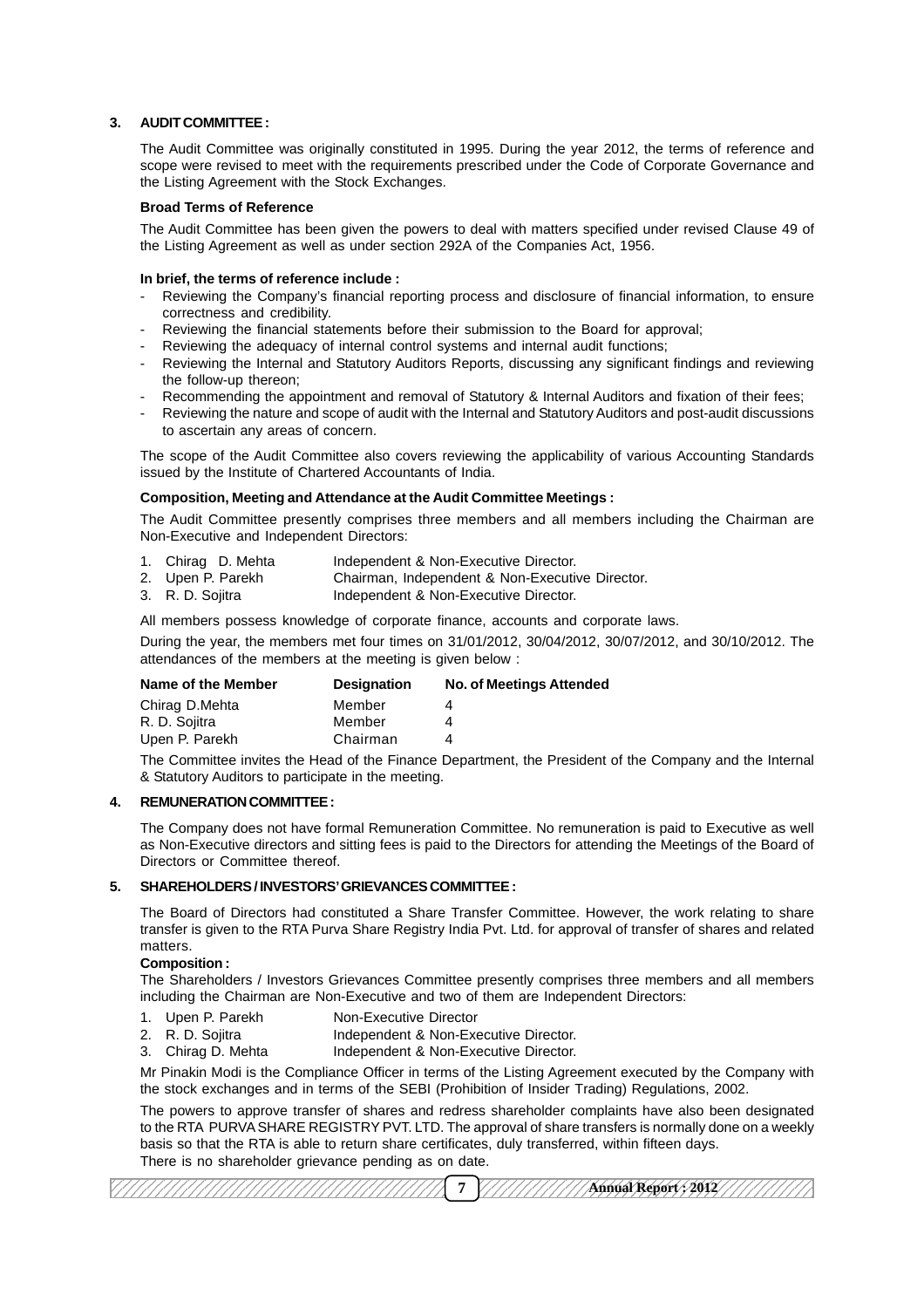#### **6. GENERAL BODY MEETING :**

Details of last three Annual General Meetings of the Company are given below: **Financial Year Date Time Venue**

| I IIIaliulai Ital | шанс       | ,,,,,,                | venue                                                                      |
|-------------------|------------|-----------------------|----------------------------------------------------------------------------|
| 2011              |            | 30/06/2012 11.00 a.m. | 2, Law Garden Apt. Scheme-I, Op. Law Garden,<br>Ellis bridge, Ahmedabad-6. |
| 2010              | 30/06/2011 | 11.00 a.m.            | 2, Law Garden Apt. Scheme-I, Op. Law Garden,<br>Ellis bridge, Ahmedabad-6. |
| 2009              | 30/06/2010 | 11.00 a.m.            | 2, Law Garden Apt. Scheme-I, Op. Law Garden,<br>Ellis bridge, Ahmedabad-6. |

Pursuant to the provisions of section 192 A of The Companies Act, 1956, there was no matter required to be dealt by the Company to be passed through postal ballot.

#### **7. RELATED PARTY DISCLOSURES :**

- a) The Company has not entered into any transaction of material nature with the Promoters, the Directors or the Management that may have any potential conflict with the interest of the Company. The Company has no subsidiary.
- b) There has neither been any non-compliance of any legal provision of applicable law, nor any penalty, stricture imposed by the Stock Exchange/s or SEBI or any other authorities, no other matters related to Capital market during the last three years.

#### **8. MEANS OF COMMUNICATIONS :**

- a) In compliance with the requirements of the Listing Agreement, the Company regularly intimates Unaudited / Audited Financial Results to the Stock Exchange's immediately after they are taken on record by the Board of Directors.
- b) During the year ended on 31<sup>st</sup> DECEMBER 2012 no presentations were made to Institutional Investors or analyst or any other enterprise.
- c) Management Discussion and analysis forms part of the Directors' Report.

#### **9. SHAREHOLDERS' INFORMATION :**

|                                 | a. Registered Office                                                                             |                                                                    | Ahmedabad-6.                         | :- 2, Law Garden Apartment, Scheme-I, Opp. Law Garden, Ellisbridge,           |  |
|---------------------------------|--------------------------------------------------------------------------------------------------|--------------------------------------------------------------------|--------------------------------------|-------------------------------------------------------------------------------|--|
|                                 | b. Annual General Meeting :-                                                                     |                                                                    | Day :                                | Saturday                                                                      |  |
|                                 |                                                                                                  |                                                                    | Date :                               | 29 <sup>th</sup> June 2013.                                                   |  |
|                                 |                                                                                                  |                                                                    | Time : Time                          | 11.00 a.m.                                                                    |  |
|                                 |                                                                                                  |                                                                    | Venue :                              | 2, Law Garden Apartment, Scheme-I,                                            |  |
|                                 |                                                                                                  |                                                                    |                                      | Opp. Law Garden, Ellisbridge, Ahmedabad-6.                                    |  |
|                                 | c. Financial Calendar                                                                            |                                                                    | :- Quarterly Unaudited report.       |                                                                               |  |
|                                 | Quarter ended on March 31,2012                                                                   |                                                                    |                                      | on or before April 30,2012                                                    |  |
|                                 | Quarter ended on June 30,2012                                                                    |                                                                    |                                      | $:$ on or before July 31,2012                                                 |  |
|                                 | Quarter ended on September 30,2012                                                               |                                                                    |                                      | : on or before October 31,2012                                                |  |
|                                 |                                                                                                  |                                                                    |                                      | Audited results for year ended on December 31,2012: on or before June 30,2013 |  |
|                                 | Limited review on quarterly basis                                                                |                                                                    |                                      | : within two months of quarter end                                            |  |
|                                 | d. Book Closure Date :- On 29th June 2013. Saturday.                                             |                                                                    |                                      |                                                                               |  |
|                                 | e. Listing of Shares on                                                                          |                                                                    |                                      |                                                                               |  |
|                                 | Stock Exchanges                                                                                  |                                                                    | :- The Bombay Stock Exchange.        |                                                                               |  |
|                                 |                                                                                                  |                                                                    |                                      | "P.J. Towers, Dalal Street, Fort, Mumbai - 400 001.                           |  |
|                                 | f. Stock Exchange Code                                                                           |                                                                    | :- Stock Exchange Code<br><b>BSE</b> | 511738                                                                        |  |
|                                 | g. Stock Price Data                                                                              |                                                                    |                                      | :- The company shares are traded on Bombay Stock Exchange.                    |  |
|                                 | h. Registrar and Share                                                                           |                                                                    |                                      | :- Purva Share Registry India Pvt. Ltd.                                       |  |
|                                 | <b>Transfer Agents</b>                                                                           | Shiv Shakti Industrial Estate, Unit No: 9, Sitaram Mills Compound, |                                      |                                                                               |  |
|                                 |                                                                                                  |                                                                    |                                      | J.R. Boricha Marg, Lower Parel, Mumbai-400011.                                |  |
|                                 |                                                                                                  |                                                                    |                                      | Ph.: (022) 23016761 / 8261/0711.                                              |  |
| Share Transfer Systems :-<br>i) |                                                                                                  |                                                                    |                                      |                                                                               |  |
|                                 | Procently the chare transfers, which are received in physical form, by the RTA are processed and |                                                                    |                                      |                                                                               |  |

Presently the share transfers, which are received in physical form, by the RTA are processed and the share certificates are returned within a period of 30 days from the receipt, subject to the documents being valid and complete in all respects.

In case of Shares in electronic form, the transfers are processed by NSDL/CDSL through the respective Depository Participants. De-mat requests are normally confirmed within an average period of 30 days.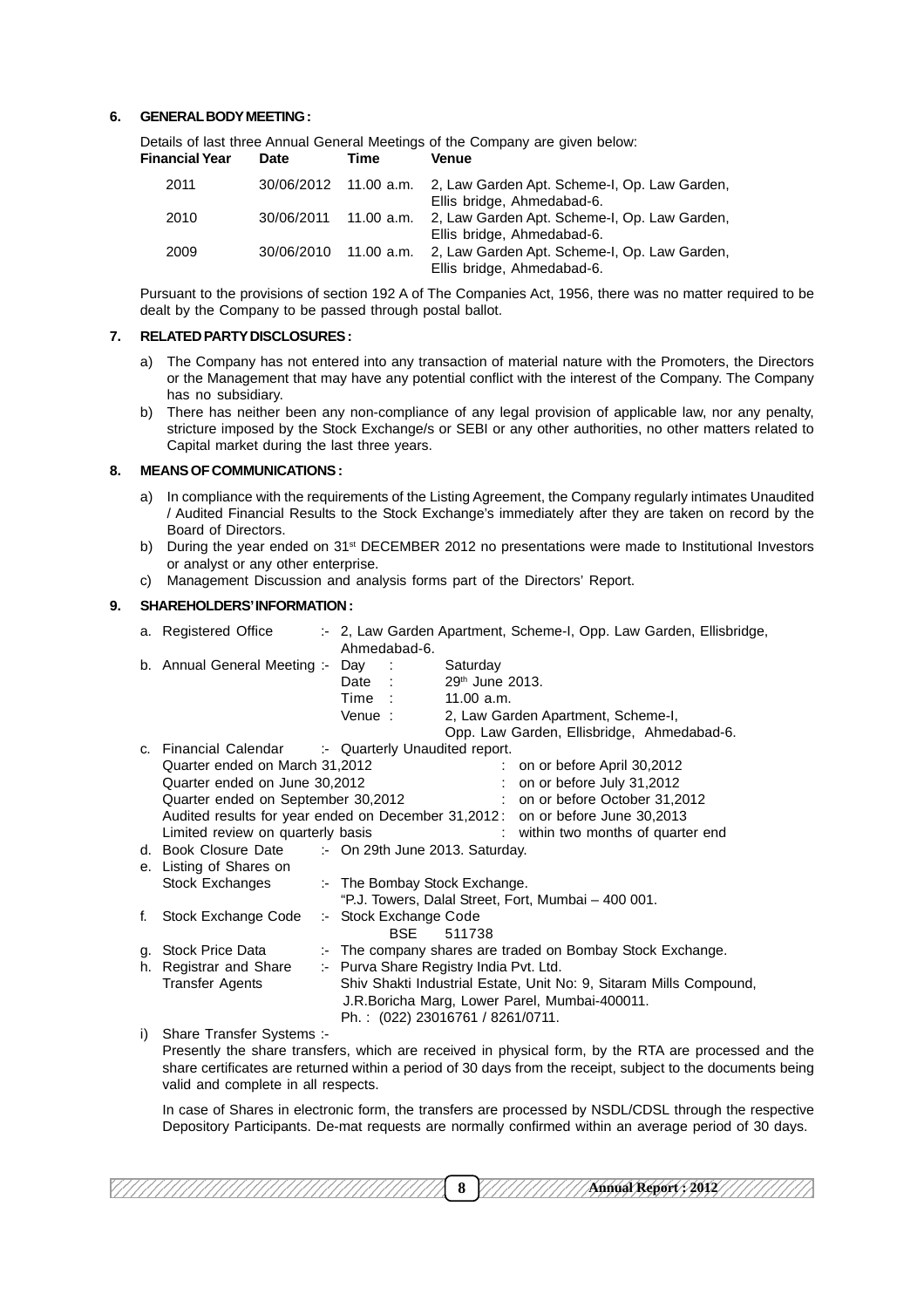j) Distribution of Shareholding as on 31st DECEMBER 2012:

| Category |                                                                                                                                                                                                              | No. of Shares Held        | % of Share Holding    |
|----------|--------------------------------------------------------------------------------------------------------------------------------------------------------------------------------------------------------------|---------------------------|-----------------------|
| A        | <b>Promoter's Holding</b><br>1. Promoters<br>Indian Promoters*<br>- Foreign Promoters<br>Person acting in Concert<br>2.                                                                                      | 15,44,700<br>2,24,599     | 50.00<br>7.27         |
|          | <b>Sub Total</b>                                                                                                                                                                                             | 17,69,299                 | 57.27                 |
| В.       | <b>Non-Promoters Holding</b>                                                                                                                                                                                 |                           |                       |
|          | Institutional Investor<br>3.<br>a. Mutual Funds and UTI<br>b. Banks, Financial Institutions,<br>Insurance Companies (Central /<br>State Government Institutions /<br>Non Government Institutions)<br>c. Flls |                           |                       |
|          | <b>Sub Total</b>                                                                                                                                                                                             |                           |                       |
|          | Others<br>$4_{\cdot}$<br>a. Private Corporate Bodies<br>b. Indian Public<br>c. NRIs/OCBs<br>d. Any Other (Other directors and their relatives)                                                               | 287779<br>971122<br>61200 | 9.32<br>31.43<br>1.98 |
|          | <b>Sub Total</b>                                                                                                                                                                                             | 13,20,101                 | 42.73                 |
|          | <b>Grand Total</b>                                                                                                                                                                                           | 30,89,400                 | 100.00                |

Note: Sum of foreign promoters, FIIs, NRIs, NRIs/OCBs, Foreign Nationals, and GDR and ADR holding for the quarter 61600 (1.98% of the paid-up Share Capital).

k) Shareholding Pattern as on 31st DECEMBER 2012

| No. of Equity<br>Shares held at<br>nominal value | No. of Share<br><b>Holders</b> | % of<br><b>Share Holders</b> | In<br><b>Rupees</b> | % of Share<br><b>Holding</b> |
|--------------------------------------------------|--------------------------------|------------------------------|---------------------|------------------------------|
| Up to 5000                                       | 3328                           | 94.14                        | 6555940             | 21.22                        |
| 5001 to 10000                                    | 143                            | 4.05                         | 1081970             | 3.50                         |
| 10001 to 20000                                   | 33                             | 0.93                         | 486150              | 1.57                         |
| 20001 to 30000                                   | 8                              | 0.23                         | 216000              | 0.70                         |
| 30001 to 40000                                   | 3                              | 0.08                         | 105000              | 0.34                         |
| 40001 to 50000                                   | 3                              | 0.08                         | 138000              | 0.45                         |
| 50001 to 100000                                  | $\overline{2}$                 | 0.06                         | 128000              | 0.41                         |
| 100001 & Above                                   | 15                             | 0.42                         | 22182940            | 71.80                        |
| <b>Grand Total</b>                               | 3535                           | 100.00                       | 30894000            | 100.00                       |

l) Outstanding GDRs / ADRs / Warrants or any convertible Instruments, Conversation Date and likely impact on equity:

The Company has not issued any GDRs / ADRs.

#### **10. DEMATERIALISATION :**

The Company has entered into agreement with NSDL/CDSL for Dematerialization of Shares.

#### **11. ADDRESS & CORRESPONDENCE :**

MEHTA SECURITIES LIMITED 2, LAW GARDEN APARTMENT, ELLISBRIDGE, AHMEDABAD-380 006.

SCHEME-I, OPP. LAW GARDEN, FOR AND ON BEHALF OF THE BOARD OF DIRECTORS

PLACE : AHMEDABAD. sd/-DATE : 29/04//2013 **(BHAVNA D. MEHTA)** 

DIRECTOR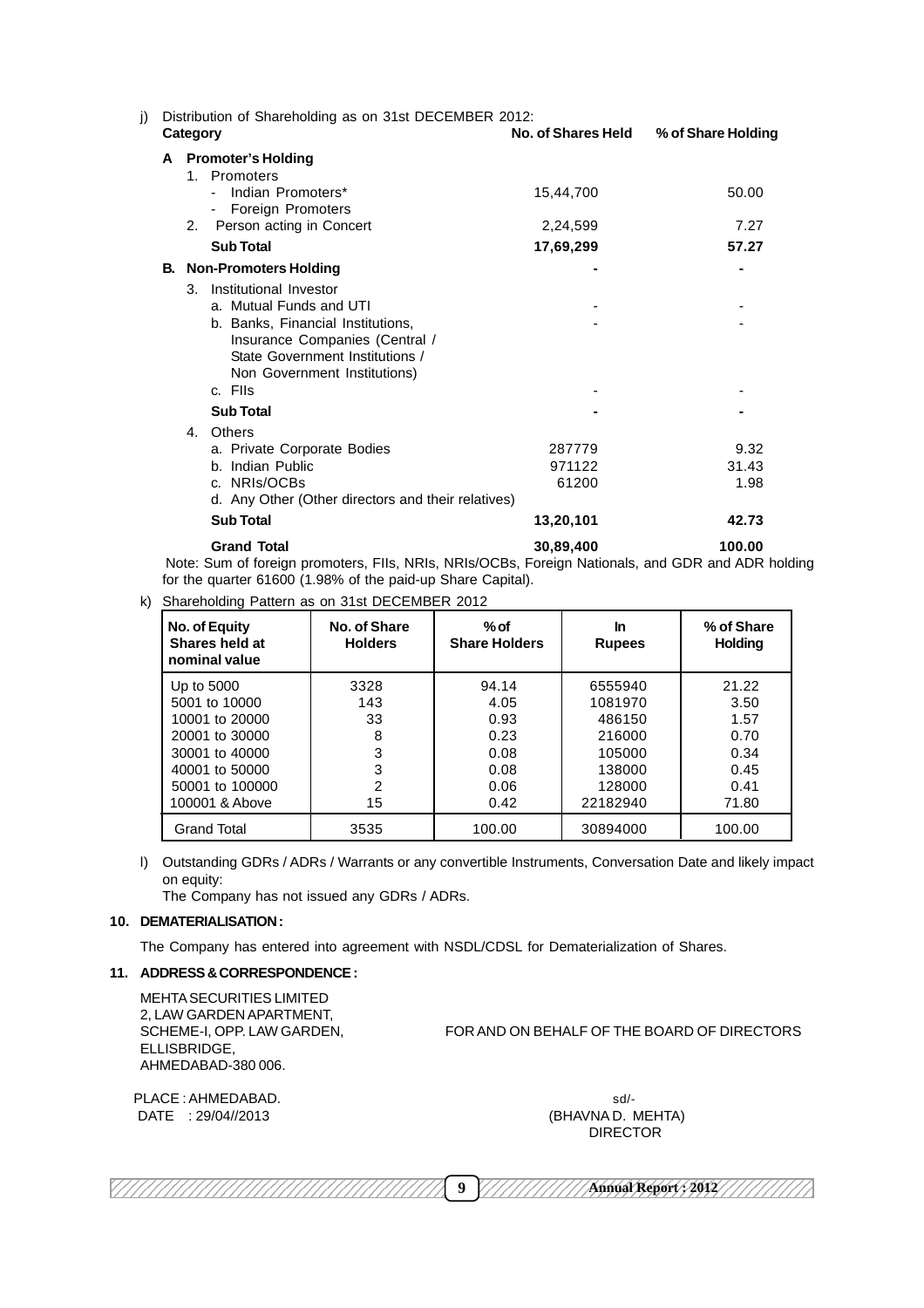#### **CERTIFICATE UNDER CORPORATE GOVERNANCE REPORT**

#### **A. Declaration regarding Compliance with the Code of Conduct by Board Members and Senior Management personnel pursuant to Clause 49(1)(D)(ii) of the Listing Agreement :**

This is to certify that as per Clause 49 of the Listing Agreement:

- 1. The Code of Conduct has been laid down for all the Board Members and Senior Management and other employees of the Company.
- 2. The Board members and Senior Management Personnel have affirmed compliance with the Company's code of conduct as adopted for the year 2012.

Place : Ahmedabad Sd/-Date : 29.04.2013 Director

#### **AUDITORS' CERTIFICATE ON CORPORATE GOVERNANCE**

# **To the Members of Mehta Securities Ltd.**

We have examined the compliance of conditions of corporate governance by M/s. MEHTA SECURITIES LTD., for the year ended on 31<sup>st</sup> DECEMBER, 2012 as stipulated in Revised clause 49 of the listing agreement of the said Company with stock exchanges.

The compliance of conditions of corporate governance is the responsibility of the management. Our examination was limited to procedures implementation thereof, adopted by the Company for ensuring the compliance of conditions of corporate governance. It is neither an audit nor an expression of opinion on the financial statement of the Company.

The company has complied with all the conditions of corporate governance as mentioned in the above-mentioned listing agreement.

There are independent directors on the Board of Directors of the company as per the requirement of sub-clause (1A) of clause 49 of the Listing Agreement that one-third of the Board should comprise of independent director.

Subject to above, in our opinion and to the best of our information and according to the explanations given to us, we certify that the company has complied with all the conditions of corporate governance as stipulated in the above listing agreement.

We state that no investor grievance is pending for a period exceeding one month against the Company as per the records maintained by the shareholders/investor grievance committee.

We further state that such compliance is neither an assurance as to the future viability of the Company nor the efficiency or effectiveness with which the management has conducted the affairs of the Company.

> For Dinesh K. Shah & Co. Chartered Accountants

Place : Ahmedabad, Dated : 16/4/2013 sd/-

Dinesh K. Shah Partner Membership # F-010477

|--|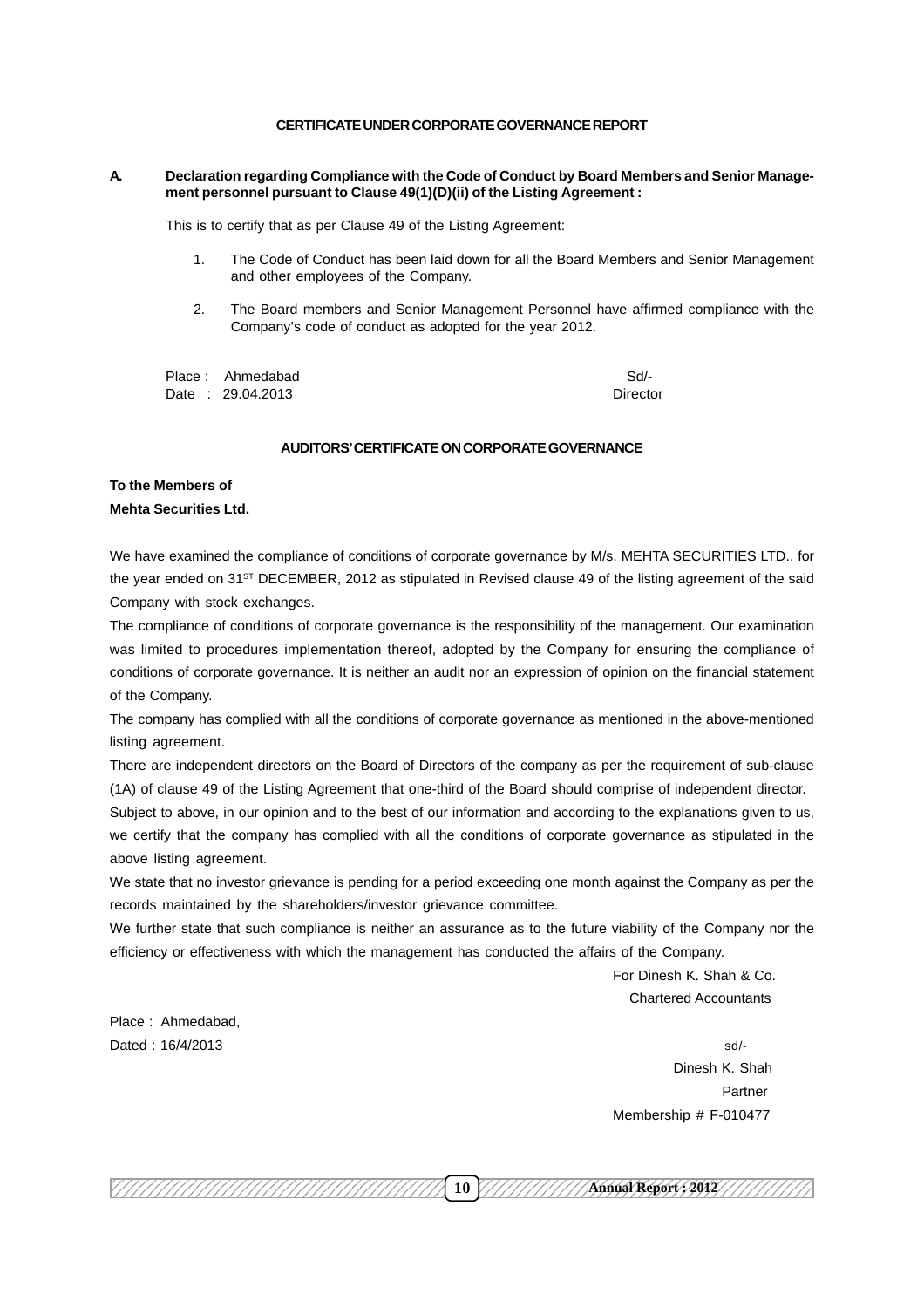#### **Dinesh K. Shah & Co.** CHARTERED ACCOUNTANTS

**Head Office:** 507, Hemkoot Complex, B/h. LIC Building, Ashram Road, Ahmedabad 380 009 Phone# +91-79-26584450 Telefax# +91-79-66614144 Email: dkshah43@hotmail.com **Branch: Vadodara**

# **AUDITORS' REPORT ON CORPORATE GOVERNANCE**

To the Members of Mehta Securities Limited :

We have examined the compliance of conditions of corporate governance by Mehta Securities Limited for the year ended on 31st December 2012 as stipulated in Revised Clause 49 of the Listing Agreement of the said Company with stock exchanges.

The compliance of conditions of corporate governance is the responsibility of the management. Our examination was limited to procedures and implementation thereof, adopted by the Company for ensuring the compliance of conditions of corporate governance. It is neither an audit nor an expression of opinion on the financial statement of the Company.

In our opinion and to the best of our information and according to the explanations given to us and based on the representations made by the Directors and the management, we certify that the Company has complied with the conditions of Corporate Governance as stipulated in Revised clause 49 of the above-mentioned Listing Agreement.

We state that no investor grievance is pending for a period exceeding one month against the Company as per the records maintained by the Shareholders/Investors Grievance Committee.

We further state that such compliance is neither an assurance as to the future viability of the Company nor the efficiency or effectiveness with which the management has conducted the affairs of the Company.

> For DINESH K. SHAH & CO. Chartered Accountants

> > sd/- DINESH K. SHAH Partner Membership # F-010477

Place : Ahmedabad Dated : 16/04/2013

12345678901234567890123456789012345678901234567890123456789012345678901234567890123456789012345678901234567890 123456789012345678901234567890121234567890123456789012345678901212345678901234567890123 123456789012345678901234567890121234567890123456789012345678901212345678901234567890123 **11 Annual Report : 2012**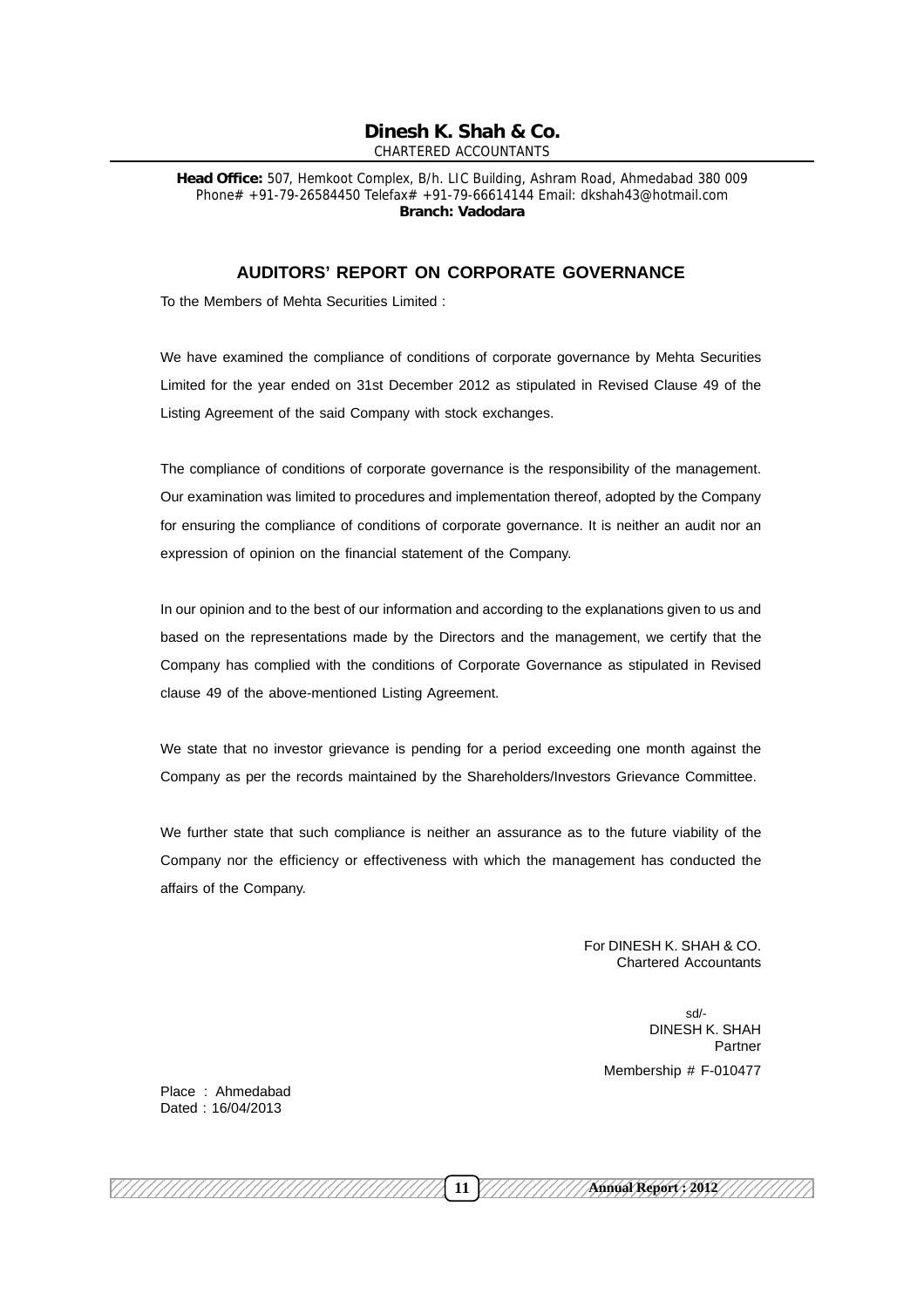#### **Dinesh K. Shah & Co.** CHARTERED ACCOUNTANTS

**Head Office:** 507, Hemkoot Complex, B/h. LIC Building, Ashram Road, Ahmedabad 380 009 Phone# +91-79-26584450 Telefax# +91-79-66614144 Email: dkshah43@hotmail.com **Branch: Vadodara**

#### **AUDITORS' REPORT**

To the Shareholders of Mehta Securities Limited

- 1. We have audited the attached Balance Sheet of Mehta Securities Limited as at December 31, 2012, and also the Profit & Loss Account of the Company for the year ended on that date. These financial statements are the responsibility of the Company's management. Our responsibility is to express an opinion on these financial statements, based on our audit.
- 2. We conducted our audit in accordance with auditing standards generally accepted in India. Those Standards require that we plan and perform the audit to obtain reasonable assurance about whether the financial statements are free of material misstatement. An audit includes examining, on a test basis, evidence supporting the amounts and disclosures in the financial statements. An audit also includes assessing the accounting principles used and significant estimates made by management, as well as evaluating the overall financial statement presentation. We believe that our audit provides a reasonable basis for our opinion.
- 3. As required by the Companies (Auditor's Report) Order, 2003 issued by the Central Government of India in terms of sub section (4A) of Section 227 of the Companies Act, 1956, we give in the Annexure a statement on the matters specified in paragraphs 4 and 5 of the said Order.
- 4. Further to our comments in the Annexure referred to in paragraph 3 above, we report that:
	- We have obtained all the information and explanations, which to the best of our knowledge and belief were necessary for the purposes of our audit;
	- (ii) In our opinion, proper books of account as required by law have been kept by the Company so far as appears from our examination of such books;
	- (iii) The Balance Sheet and the Profit & Loss Account dealt with by this report are in agreement with the books of account;
	- (iv) The Balance Sheet and the Profit & Loss Account dealt with by this report, comply with the Accounting Standards referred to in sub-section (3C) of Section 211 of the Companies Act, 1956;
	- (v) On the basis of written representations received from the directors as on December 31, 2012 and taken on record by the Board of Directors, we report that none of its directors is disqualified as on December 31, 2012 from being appointed as a director in terms of clause (g) of Subsection (1) of Section 274 of the Companies Act, 1956.
	- (vi) In our opinion and to the best of our information and according to the explanations given to us, the said accounts give the information required by the Companies Act, 1956 in the manner so required, and give a true and fair view:
		- (a) in the case of the Balance Sheet, of the state of affairs of the Company as at December 31, 2012,
		- (b) in the case of the Profit & Loss Account, of the profit for the year ended on that date and
		- (c) in the case of Cash Flow Statement, of the Cash Flows for the year ended on that date.

For DINESH K. SHAH & CO. Chartered Accountants

> sd/- DINESH K. SHAH Partner Membership # F-010477

Ahmedabad, Dated : 16/04/2013

12345678901234567890123456789012345678901234567890123456789012345678901234567890123456789012345678901234567890 123456789012345678901234567890121234567890123456789012345678901212345678901234567890123 123456789012345678901234567890121234567890123456789012345678901212345678901234567890123 **12 Annual Report : 2012**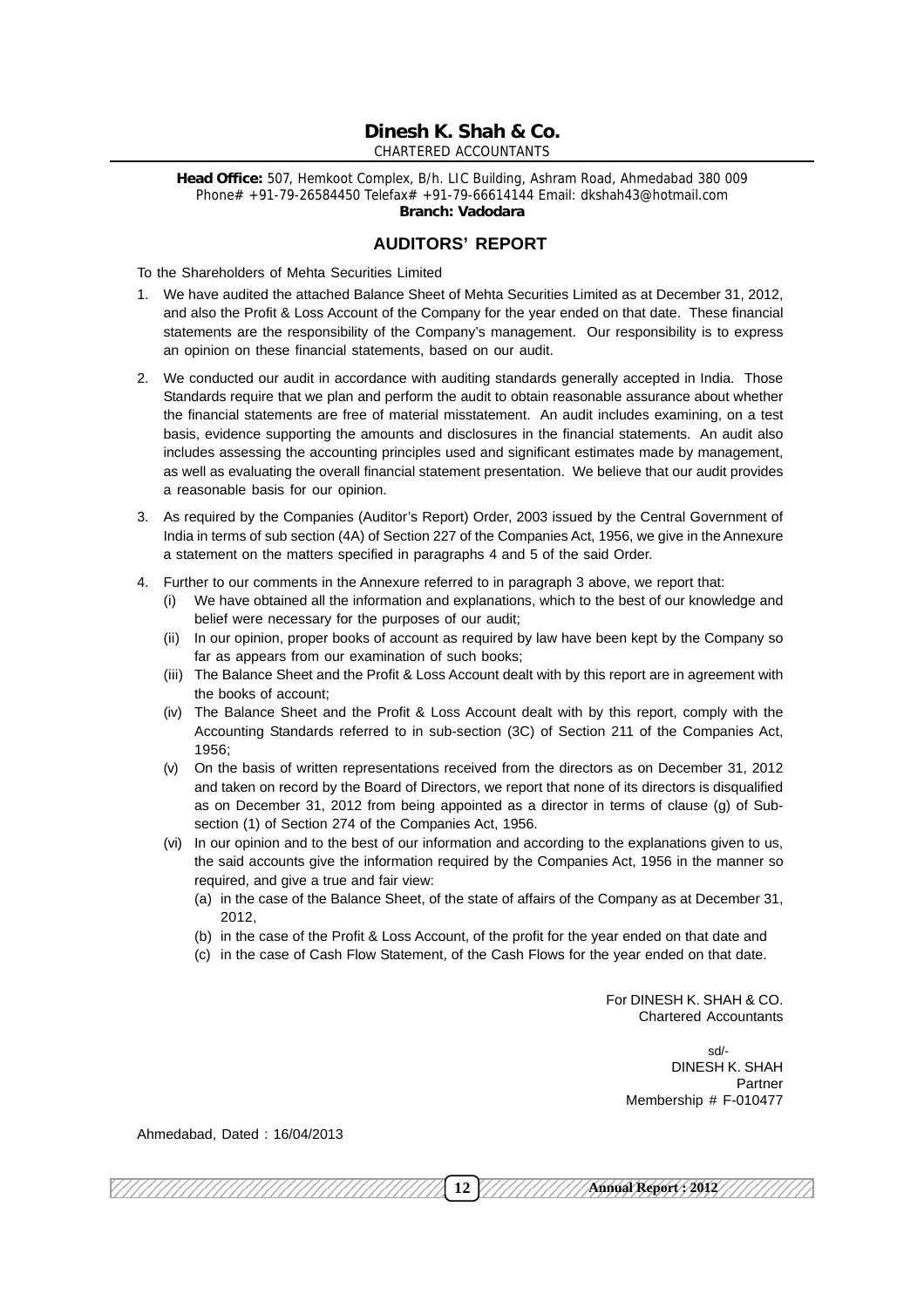# **ANNEXURE TO THE AUDITORS' REPORT**

ANNEXURE REFERRED TO IN THE PARAGRAPH 1 OF THE AUDITOR'S REPORT TO THE MEMBERS OF MEHTA SECURITIES LIMITED ON THE ACCOUNTS FOR THE YEAR ENDED 31<sup>ST</sup> DECEMBER, 2012

#### **1. Fixed Assets**

- (a) The Company has maintained proper records showing full particulars including quantitative details and situation of fixed assets.
- (b) All fixed assets have been physically verified by the management at reasonable intervals. No material discrepancies were noticed on such verification.
- (c) None of the Fixed Assets has been revalued during the year.

#### **2. Investments**

Investments are stated at cost and any diminution in the value if any, of a long-term nature has been provided for. There are current investments as well as long-term investments as per company's objective and policy these are classified as per AS-13.

#### **3. Stock / Investments.**

- (a) The stock of shares held as stock in trade has been physically verified during the year by the management at reasonable intervals.
- (b) In our opinion, the procedure of physical verification of stock of shares held as stock in trade followed by the management are reasonable and adequate in relation to the size of the Company and nature of its business.
- (c) No discrepancies were noticed on physical verification of stock of shares as compared to book of records.
- (d) On the basis of our explanation of stock records, in our opinion the valuation of stock of shares has been fair and proper in accordance with the normally accepted accounting principles.

#### **4. Loans and Advances**

Loans and Advances in the nature of loans, have not been given to employee and other parties.

#### **5. Loans: (secured & unsecured)**

According to the information and explanations given to us, the Company has neither granted nor taken any loan secured or unsecured to/from companies, firms or other parties covered in the register maintained under section 301 of the Companies Act, 1956. Accordingly, paragraph 4(iii) (b), (c), (d), (f) and (g) of the Order are not applicable.

- **6.** In our opinion and according to information and explanations given to us, there are adequate internal control procedures commensurate with the size of the Company and nature of its business, for the purchase of equipments and other fixed assets and for the sale of services. During the course of our audit, no major weakness has been noticed, in the internal control systems.
- **7.** According to the information and explanations given to us, there are no transactions of purchase of goods, materials and sale of goods, materials or services with any companies, firms or other parties listed in the register maintained under section 301 of The Companies Act, 1956 except at market prices and aggregating during the year to Rs. 50,000/- or more in respect of each party.
- **8.** The Company has not accepted fixed deposits from the public and has complied with the directives issued by the Reserve Bank of India and the rules framed there under, wherever applicable.
- **9.** In our opinion, the Company has an adequate internal audit system commensurate with the size of the Company and nature of is business.
- **10.** Maintenance of Cost Records has not been prescribed by the Central Government under Section 209(1)(d) of the Companies Act, 1956 for the products manufactured by the Company.

#### **11. Statutory & Other Dues :**

- i. According to the information and explanations given to us and based on the records examined by us, the Company has been generally regular in depositing undisputed statutory dues, including Provident Fund, Employees' State Insurance, Income tax, Service tax, Cess and any other Statutory dues with the appropriate authorities during the year.
- ii. There are no disputed dues in respect of Service tax, Income tax, Wealth tax, and Cess, which have not been deposited with the relevant authorities.

|--|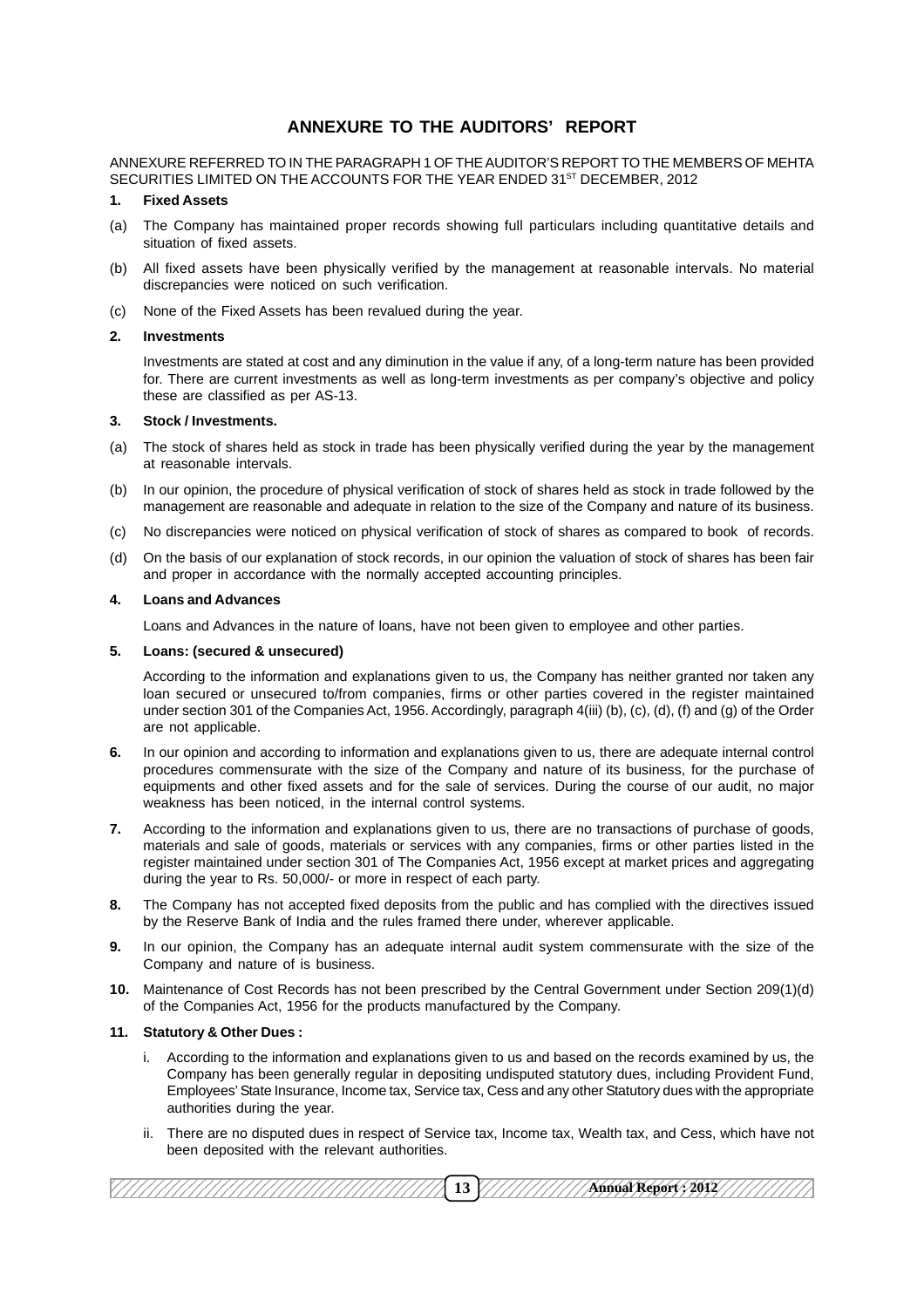- **12.** The Provident Fund Act is not applicable to the Company.
- **13.** In relation to the service activities of the Company, there exists a reasonable Internal Control System commensurate with the size of the Company and the nature of its business.
- **14.** In our opinion and on the basis of the information and explanation given to us, the services rendered by the Company do not require any allocation of man-hours.
- **15.** The Company is not Sick Industrial Company within the meaning of clause (o) of Section 3(1) of the Sick Industrial Companies (Special Provisions) Act, 1985.
- **16.** The provisions of any special statute applicable to Chit Funds, Nidhi or Mutual Benefit Society do not apply to the Company.
- **17.** The Company is investing in securities, debentures and other investments. All Shares, Debentures or Other securities have been held by the company in its own name except to the extent of the exemption granted U/ s.49 of The Companies Act, 1956.
- **18.** No personal expenses have been charged to revenue account other than those payable under contractual obligations or in accordance with generally accepted business practice.
- **19.** The Company neither has accumulated losses exceeding fifty percent of its net worth at the end of the financial year.
- **20.** Based on the records examined by us and the information and explanations given to us, on an overall basis, the company has not borrowed money from the Financial Institutions.
- **21.** The Company has granted loans and advances on the basis of security by way of pledge of shares, debentures and other securities.
- **22.** There are no guarantees given by the Company for loans taken by others from banks and financial institutions.
- **23.** Based on the records examined by us and the information and explanations given to us, on an overall basis, the company has not availed term loan during the year.
- **24.** As per the information and explanations given to us, on an overall basis, funds raised on short term basis have, prima facie, not been used during the year for long term purposes.
- **25.** The Company has not made preferential allotment of shares to parties and companies covered in the Register maintained under Section 301 of the Companies Act, 1956.
- **26.** The Company has not issued any debentures during the year.
- **27.** The Company has not raised any money by way of public issues during the year.
- **28.** To the best of our knowledge and belief and according to the information and explanations given to us, no fraud on or by the Company was noticed or reported during the year.

For DINESH K. SHAH & CO. Chartered Accountants

 sd/- DINESH K. SHAH Partner Membership # F-010477

Ahmedabad, Dated: 16/04/2013

| $\sim$ | - 20<br>201 |
|--------|-------------|
|--------|-------------|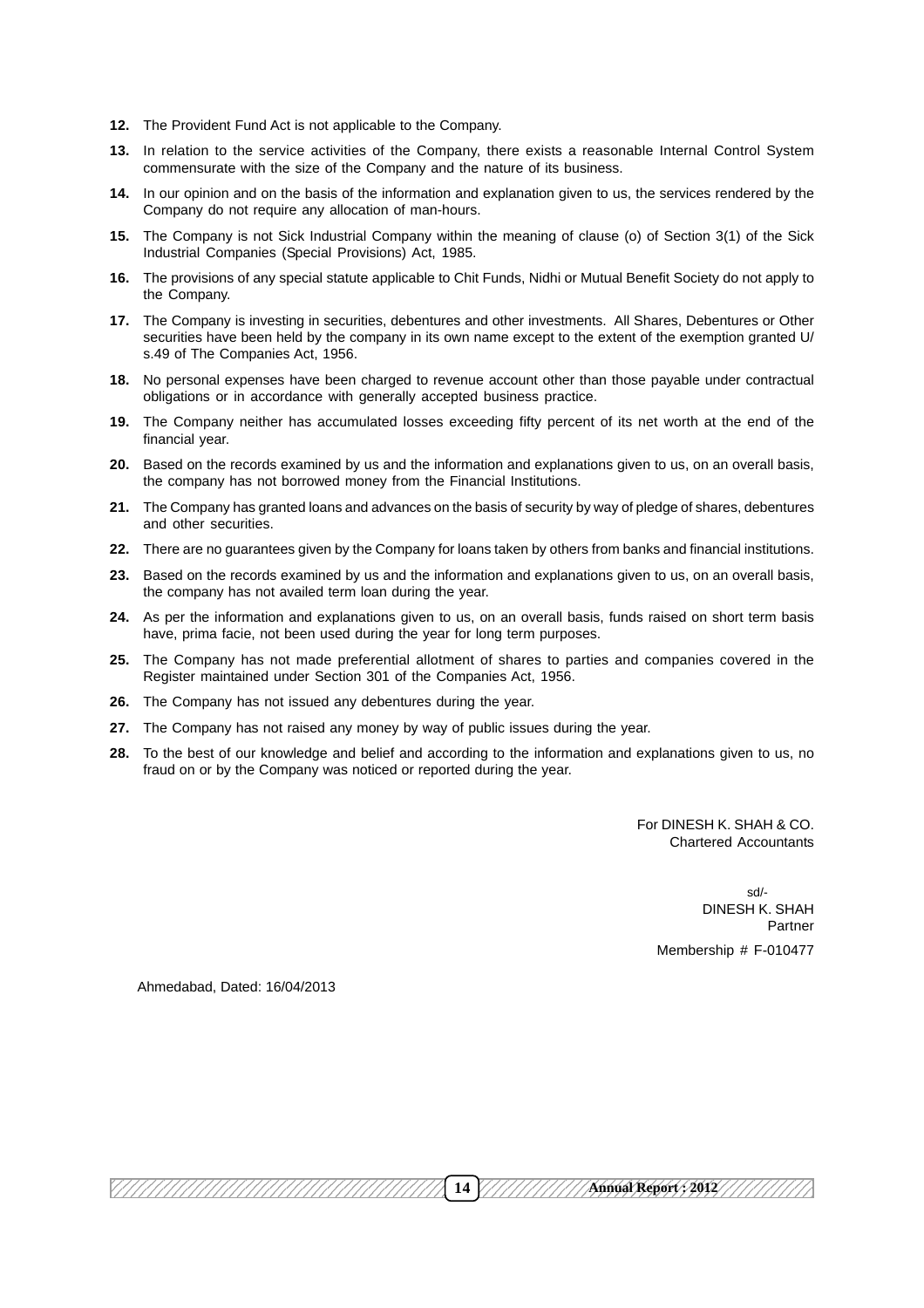# MEHTA SECURITIES LTD.

# **BALANCE SHEET AS AT 31<sup>st</sup> DECEMBER 2012** (Rs. in Lacs)

| Sr.no                                                                       | Particulars                                                   | Note No.       | As at                                                 | As at           |  |
|-----------------------------------------------------------------------------|---------------------------------------------------------------|----------------|-------------------------------------------------------|-----------------|--|
|                                                                             |                                                               |                | 31.12.2012                                            | 31.12.2011      |  |
| I.                                                                          | <b>EQUITY AND LIABILITIES</b>                                 |                |                                                       |                 |  |
| 1                                                                           | <b>Share holder's Funds</b>                                   |                |                                                       |                 |  |
|                                                                             | <b>Share Capital</b><br>a                                     | 1              | 308.94                                                | 308.94          |  |
|                                                                             | b<br><b>Reserves and Surplus</b>                              | $\overline{2}$ | 292.87                                                | 285.06          |  |
|                                                                             | Money received against share warrants<br>C                    |                |                                                       |                 |  |
|                                                                             | <b>Sub-total Equity and Liabilities</b>                       |                | 601.81                                                | 594.00          |  |
| $\overline{2}$                                                              | Share Application money pending allotment                     |                |                                                       |                 |  |
| 3                                                                           | <b>Non-Current Liabilities</b>                                |                |                                                       |                 |  |
|                                                                             | Long term Borrowings<br>a                                     |                |                                                       |                 |  |
|                                                                             | b<br>Deferred tax Liabilities (Net)                           |                |                                                       |                 |  |
|                                                                             | Other Long term Liabilities<br>C                              |                |                                                       |                 |  |
|                                                                             | d<br>Long term Provisions                                     |                |                                                       |                 |  |
|                                                                             | <b>Sub-total Non-Current Liabilities</b>                      |                |                                                       |                 |  |
| 4                                                                           | <b>Current Liabilities</b>                                    |                |                                                       |                 |  |
|                                                                             | Short term borrowings<br>a                                    | 3              |                                                       | 38.93           |  |
|                                                                             | b<br><b>Trade Payables</b>                                    | 4              | 461.58                                                | 581.16          |  |
|                                                                             | <b>Other Current Liabilities</b><br>$\mathbf{C}$              |                |                                                       |                 |  |
|                                                                             | d<br><b>Short term Provisions</b>                             | 5              | 0.45                                                  | 0.41            |  |
|                                                                             | <b>Sub-total Current Liabilities</b>                          |                | 462.04                                                | 620.50          |  |
|                                                                             | <b>Total Equity and Liabilities</b>                           |                | 1063.85                                               | 1214.50         |  |
|                                                                             |                                                               |                |                                                       |                 |  |
| ΙΙ.                                                                         | <b>ASSETS</b>                                                 |                |                                                       |                 |  |
|                                                                             | <b>Non-current assets</b>                                     |                |                                                       |                 |  |
| 1                                                                           | <b>Fixed Assets</b><br>a                                      | 6              |                                                       |                 |  |
|                                                                             | j.<br><b>Tangible Assets</b><br>ii                            |                | 7.17                                                  | 7.93            |  |
|                                                                             | Intangible Assets                                             |                | 48.11                                                 | 53.46           |  |
|                                                                             | iii<br>Capital work in progress                               |                |                                                       |                 |  |
|                                                                             | Intangible assets under development<br>iv                     | $\overline{7}$ |                                                       |                 |  |
|                                                                             | b<br>Non-Current investments                                  |                | 797.42                                                | 865.33          |  |
|                                                                             | Deferred tax assets (Net)<br>$\mathbf{C}$<br>d                |                |                                                       |                 |  |
|                                                                             | Long-term loans and advances<br>other Non-Current assets      |                |                                                       |                 |  |
|                                                                             | е                                                             | 8              | 0.33                                                  | 2.80            |  |
| $\overline{2}$                                                              | <b>Sub-total Non- Current Assets</b><br><b>Current Assets</b> |                | 853.04                                                | 929.52          |  |
|                                                                             | <b>Current Investments</b>                                    | 9              | 194.77                                                | 229.47          |  |
|                                                                             | a<br>b<br>Inventories                                         |                |                                                       |                 |  |
|                                                                             | Trade receivables                                             | 10             |                                                       | 53.63           |  |
|                                                                             | $\mathbf c$<br>d                                              | 11             | 12.37<br>3.67                                         | 1.87            |  |
|                                                                             | Cash and cash equivalents<br>Short-term loans and advances    |                |                                                       |                 |  |
|                                                                             | е<br>f<br>Other current assets                                |                |                                                       |                 |  |
|                                                                             | <b>Sub-total Current Assets</b>                               |                | 210.81                                                | 284.97          |  |
|                                                                             |                                                               |                |                                                       |                 |  |
|                                                                             | <b>Total Assets</b>                                           |                | 1063.85                                               | 1214.50         |  |
| NOTES TO THE ACCOUNTS ANNEXURE-1<br>AS PER OUR ATTACHED REPORT OF EVEN DATE |                                                               |                |                                                       |                 |  |
|                                                                             |                                                               |                | FOR & ON BEHALF OF THE BOARD<br>MEHTA SECURITIES LTD. |                 |  |
|                                                                             | sd/-                                                          | $sd/-$         |                                                       | sd/-            |  |
|                                                                             | DINESH K SHAH-PARTNERS<br>FOR, DINESH K SHAH & CO             |                | B.D. MEHTA                                            | C.D.MEHTA       |  |
|                                                                             |                                                               |                | <b>DIRECTOR</b>                                       | <b>DIRECTOR</b> |  |
|                                                                             | CHARTERED ACCOUNTANTS                                         |                |                                                       |                 |  |
|                                                                             | PLACE: AHMEDABAD                                              |                | PLACE: AHMEDABAD                                      |                 |  |
|                                                                             | DATE: 16/4/2013                                               |                | DATE: 16/4/2013                                       |                 |  |
|                                                                             | 15                                                            |                | Annual Report : 2012                                  |                 |  |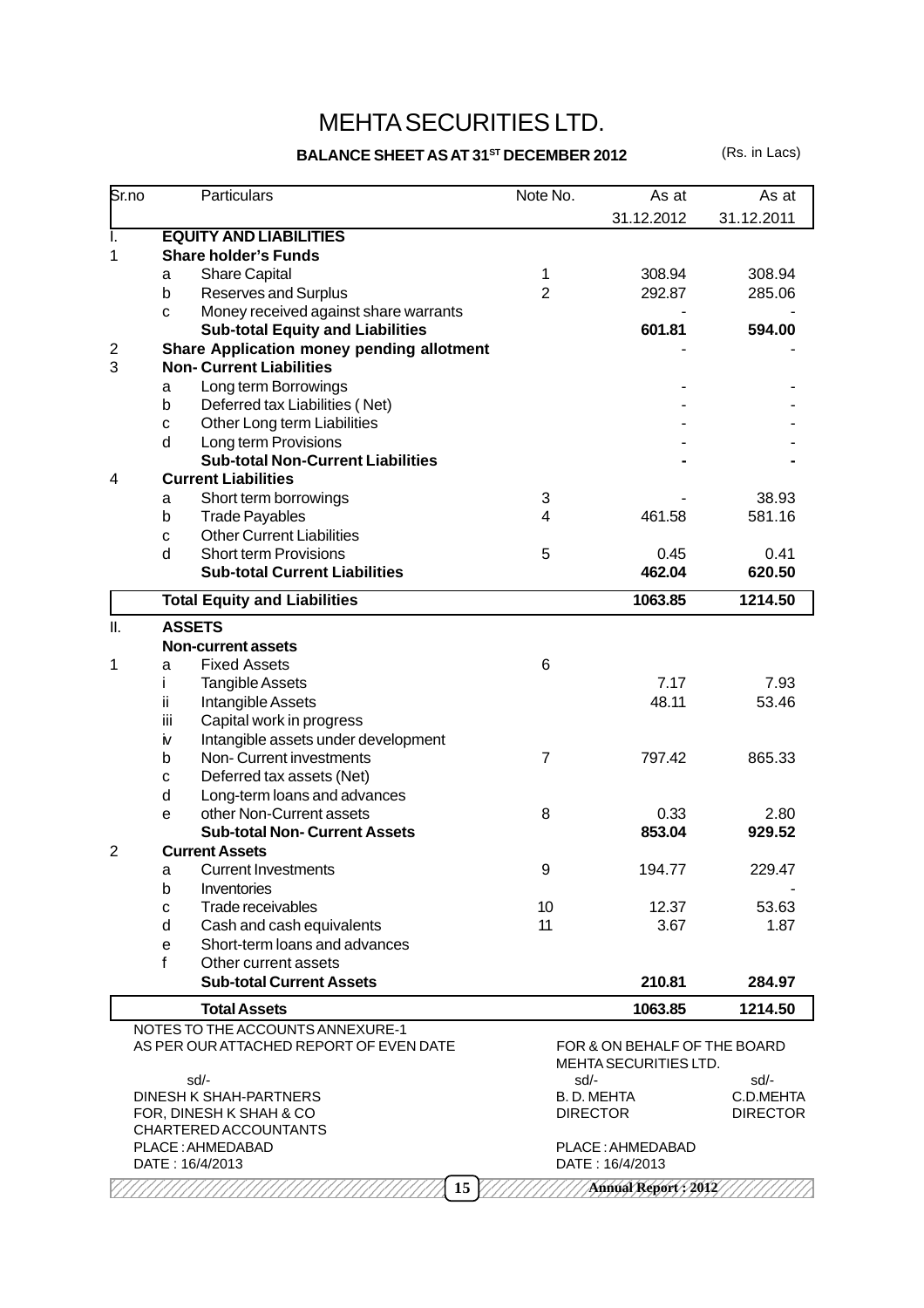# MEHTA SECURITIES LTD.

# STATEMENT OF PROFIT & LOSS FOR THE YEAR ENDED 31<sup>st</sup> DECEMBER 2012

(Rs. in Lacs)

|                                     | <b>Particulars</b>                                                                                                           |                      | For the Year                                          | For the Year                              |
|-------------------------------------|------------------------------------------------------------------------------------------------------------------------------|----------------------|-------------------------------------------------------|-------------------------------------------|
|                                     |                                                                                                                              | No.                  | ended<br>31-12-12 (Rs.)                               | ended<br>31-12-11 (Rs.)                   |
|                                     | <b>Revenue</b>                                                                                                               |                      |                                                       |                                           |
|                                     | Revenue from Operations<br>Other Income                                                                                      | 12<br>13             | 49897.46<br>28.55                                     | 20481.30<br>38.33                         |
| $\mathbf{I}$                        | Total Revenue (I + II)                                                                                                       |                      | 49926.00                                              | 20519.63                                  |
|                                     | <b>Expenses</b>                                                                                                              |                      |                                                       |                                           |
|                                     | Cost of Sale<br>Emplyee benefits expense<br>Finance costs<br>Depreciations and amorization Expenese<br><b>Other Expenses</b> | 14<br>15<br>16<br>17 | 49893.05<br>11.43<br>1.41<br>6.98<br>5.31             | 20541.10<br>10.50<br>1.48<br>8.12<br>5.41 |
| $\mathbf{I}$                        | <b>Total Expenses</b>                                                                                                        |                      | 49918.19                                              | 20566.61                                  |
| Ш                                   | Profit/(Loss) before exceptional items and tax                                                                               |                      | 7.82                                                  | (46.98)                                   |
| IV                                  | <b>Exceptional items</b>                                                                                                     |                      |                                                       |                                           |
| VI                                  | Profit/(Loss) before before tax                                                                                              |                      | 7.82                                                  | (46.98)                                   |
| IX                                  | Tax expenses :<br>1) Current Tax<br>2) Deferred Tax                                                                          |                      |                                                       |                                           |
| X                                   | Profit (loss) for the period from<br>continuing operations                                                                   |                      | (166.94)                                              | (174.75)                                  |
| XI                                  | Profit (loss) for the year                                                                                                   |                      | 7.82                                                  | (46.98)                                   |
| XII                                 | Earnings per equity share:<br>1) Basic<br>2) Diluted                                                                         |                      | 0.25                                                  |                                           |
|                                     | NOTES TO THE ACCOUNTS ANNEXURE-1<br>AS PER OUR ATTACHED REPORT OF EVEN DATE                                                  |                      | FOR & ON BEHALF OF THE BOARD<br>MEHTA SECURITIES LTD. |                                           |
|                                     | sd/-<br>DINESH K SHAH-PARTNERS<br>FOR, DINESH K SHAH & CO<br>CHARTERED ACCOUNTANTS                                           |                      | sd/-<br>B.D. MEHTA<br><b>DIRECTOR</b>                 | sd/-<br>C.D.MEHTA<br><b>DIRECTOR</b>      |
| PLACE: AHMEDABAD<br>DATE: 16/4/2013 |                                                                                                                              |                      | PLACE: AHMEDABAD<br>DATE: 16/4/2013                   |                                           |

|--|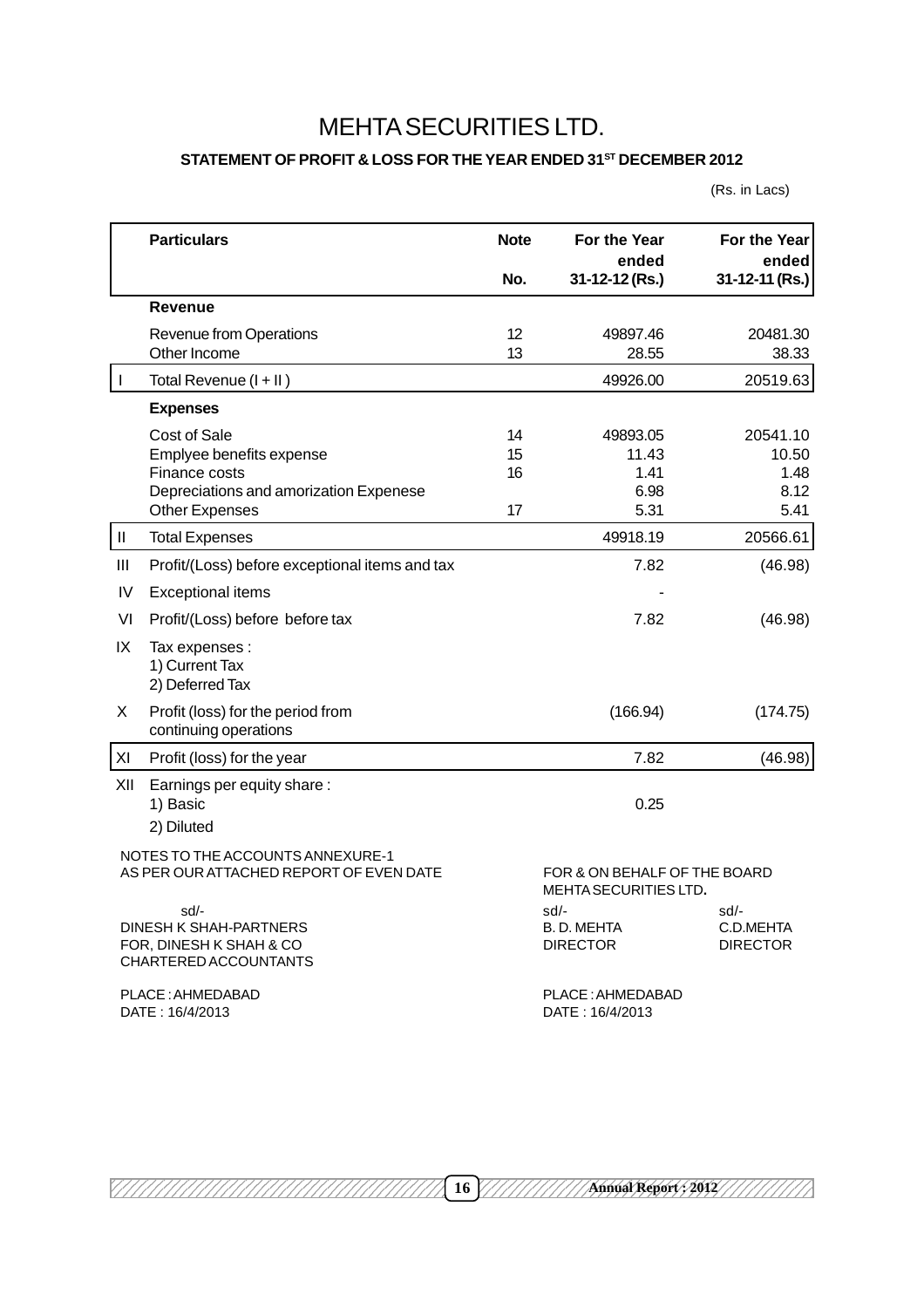### **SCHEDULES A - J FORMING PART OF THE BALANCE SHEET AND PROFIT & LOSS ACCOUNT**

(Rs. in Lacs)

| <b>Note 1: SHARE CAPITAL</b>                         |                |                |
|------------------------------------------------------|----------------|----------------|
| Particulars                                          | As at 31-12-12 | As at 31-12-11 |
|                                                      | (Rs.)          | (Rs.)          |
| <b>AUTHORISED CAPITAL</b>                            |                |                |
| 3500000 EQUITY SHARES OF Rs. 10/- each               | 350.00         | 350.00         |
|                                                      |                |                |
| <b>ISSUED. SUBSCRIBED &amp; PAID UP CAPITAL</b>      |                |                |
| 3089400 EQUITY SHARES OF RS. 10/- EACH FULLY PAID UP | 308.94         | 308.94         |
|                                                      | 308.94         | 308.94         |

#### **a) Terms/rights attached to equity shares**

The company has only one class of equity shares having a par value of Rs 10/- per share. Each holder of equity shares is entitled to one vote per share. The dividend if any proposed by the Board of Directors is subject to the approval of the shareholders in the ensuing Annual General Meeting. During the year ended 31 December 2012, the company has not declared any dividend to equity shareholders.

#### **b) Details of Shares held by each shareholder holding more than 5 % shares :**

|                        | As at 31-12-12 |               |             | As at 31-12-11 |  |
|------------------------|----------------|---------------|-------------|----------------|--|
| Class of Shares        | Number of      | % Holding in  | Number of   | % Holding in   |  |
| / Name of Shareholders | shares held    | thatclass of  | shares held | that class     |  |
|                        |                | <b>Shares</b> |             | of Shares      |  |
| Darshan V Mehta        | 412126         | 13.34         | 412126      | 13.34          |  |
| Indira V Mehta         | 412126         | 13.34         | 412126      | 13.34          |  |
| Bhavna D Mehta         | 412126         | 13.34         | 412126      | 13.34          |  |

As per records of the company,including its register of shareholders/members and other declarations received from shareholders regarding beneficial interest, the above shareholding represents both legal and beneficial ownership of shares.

c) Reconciliation of the shares outstanding at the beginning and at the end of the reporting period.

|                                      | As at 31-12-12 | As at 31-12-11 |
|--------------------------------------|----------------|----------------|
| Outstanding at the end of the period | Nil            |                |

d) The company has not issued any bonus shares,or shares for consideration other than cash or bought back equity shares during the year or for the period of five years immediately preceding the date of balance sheet.

**Note 2 : RESERVES AND SURPLUS** Surplus/ ( deficit) in statement of Profit and Loss

| <b>Particulars</b>                  | As at 31-12-12       | As at 31-12-11 |
|-------------------------------------|----------------------|----------------|
|                                     | (Rs.)                | (Rs.)          |
| <b>Share Premium</b>                | 459.81               | 459.81         |
| <b>General Reserve</b>              |                      |                |
| Profit & Loss Account               | (166.94)             | (174.75)       |
|                                     | 292.87               | 285.06         |
| <b>Note 3: Short Term Borrowing</b> |                      |                |
| <b>Particulars</b>                  | As at 31-12-12       | As at 31-12-11 |
|                                     | (Rs.)                | (Rs.)          |
| Short Term Borrowing from Bank      |                      | 38.93          |
| Total                               |                      | 38.93          |
| $\sqrt{7}$                          | Annyal Report (2012) |                |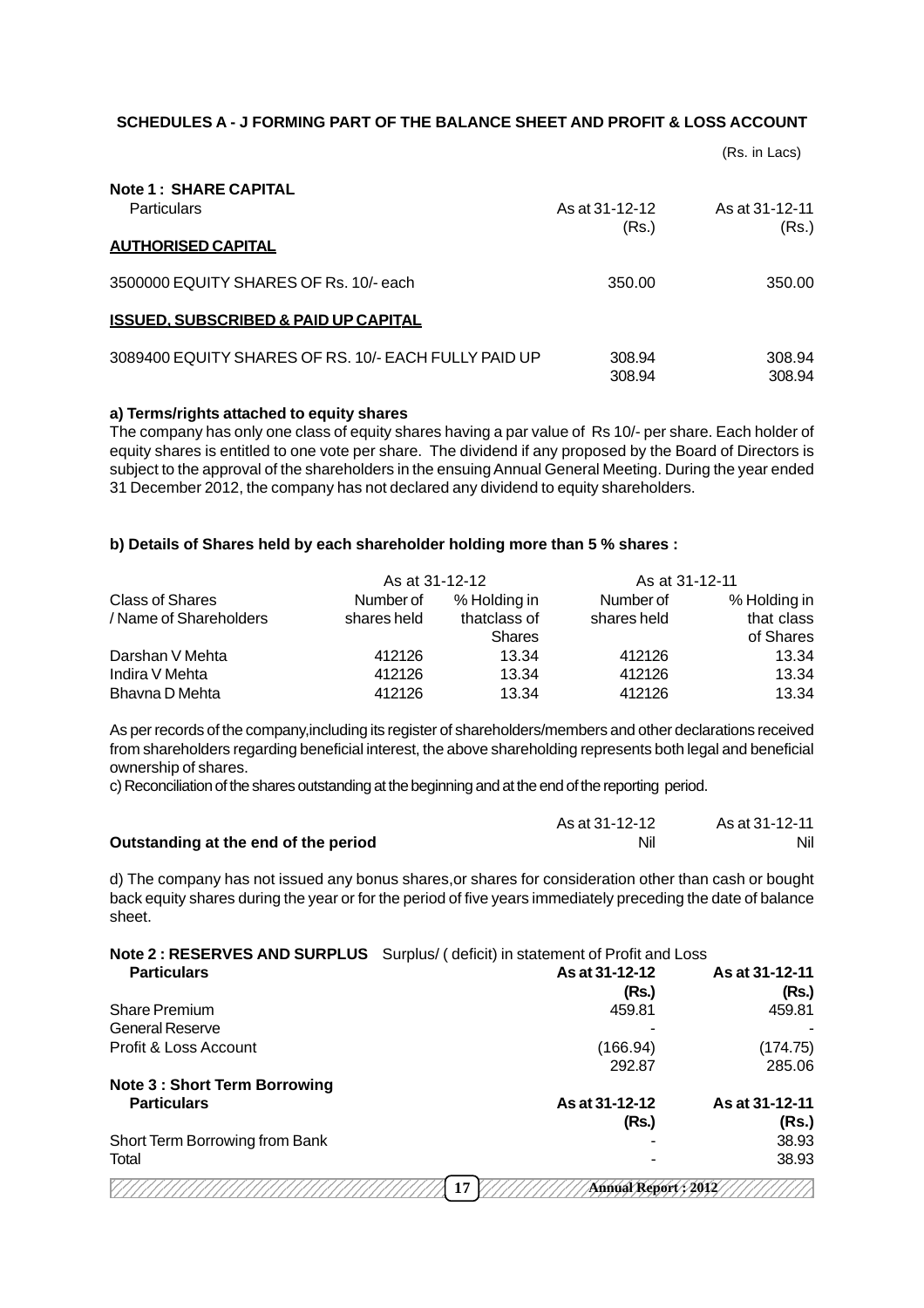| <b>Note 4: TRADE PAYABLE</b>                                                                             |                     |       |                |                |
|----------------------------------------------------------------------------------------------------------|---------------------|-------|----------------|----------------|
| <b>Particulars</b>                                                                                       |                     |       | As at 31-12-12 | As at 31-12-11 |
|                                                                                                          |                     |       | (Rs.)          | (Rs.)          |
| Trade Payable                                                                                            |                     |       | 461.58         | 581.16         |
| Total                                                                                                    |                     |       | 461.58         | 581.16         |
| <b>Note 5: SHORT TERM PROVISION</b>                                                                      |                     |       |                |                |
| <b>Particulars</b>                                                                                       |                     |       | As at 31-12-12 | As at 31-12-11 |
|                                                                                                          |                     |       | (Rs.)          | (Rs.)          |
| Provision                                                                                                |                     |       | 0.45           | 0.41           |
| Total                                                                                                    |                     |       | 0.45           | 0.41           |
| <b>Note 7: NON CURRENT INVESTMENTS</b>                                                                   |                     |       |                |                |
| <b>Particulars</b>                                                                                       | <b>No of Shares</b> | Face  | As at 31-12-12 | As at 31-12-11 |
|                                                                                                          |                     | Value | (Rs.)          | (Rs.)          |
| Deposit in Stock Exchange                                                                                |                     |       | 25.05          | 25.05          |
| <b>Investement in Mutual Funds</b>                                                                       |                     |       | 69.13          | 91.07          |
| Long Term Investment                                                                                     |                     |       | 703.24         | 749.21         |
|                                                                                                          |                     |       | 797.42         | 865.33         |
| a) The Cempeny bee invested in shares come time permanent diminutes in value of investment. No provision |                     |       |                |                |

a) The Company has invested in shares some time permanent diminuton in value of investment. No provision has been made for any possible loss in value of investments, considering the instrinsic value of the business, the nature of invesments being of a long term nature and the expected improvement in performance of the investee company.

b) Investments :

No Provision for difference between book value and market value of in value of long term quoted investments in one script has been made since in the opinion of the management such difference is of temporary nature and do not represent a diminution other than temporary.

| <b>Note: 8 Other Non Current Assets</b> |                |                |
|-----------------------------------------|----------------|----------------|
| <b>Particulars</b>                      | As at 31-12-12 | As at 31-12-11 |
|                                         | (Rs.)          | (Rs.)          |
| <b>Non Current Assets</b>               | 0.33           | 2.80           |
| Total                                   | 0.33           | 2.80           |
| <b>Note: 9 Current Investment</b>       |                |                |
| <b>Particulars</b>                      | As at 31-12-12 | As at 31-12-11 |
|                                         | (Rs.)          | (Rs.)          |
| <b>Short Term Investment</b>            | 194.77         | 229.47         |
| Total                                   | 194.77         | 229.47         |
| <b>Note: 10 TRADE RECEIVABLE</b>        |                |                |
| <b>Particulars</b>                      | As at 31-12-12 | As at 31-12-11 |
|                                         | (Rs.)          | (Rs.)          |
| Trade receivale outstanding for a       |                |                |
| period excedding six months             | 12.37          | 53.63          |
| Total                                   | 12.37          | 53.63          |
| <b>Note: 11 CASH AND BANK BALANCES</b>  |                |                |
| <b>Particulars</b>                      | As at 31-12-12 | As at 31-12-11 |
|                                         | (Rs.)          | (Rs.)          |
| Cash on Hand                            | 0.70           | 1.87           |
| <b>Bank Balance</b>                     | 2.96           |                |
| Total                                   | 3.67           | 1.87           |

| ╯ | . .<br>ιc | 2N<br>∡ñr<br> |
|---|-----------|---------------|
|   |           |               |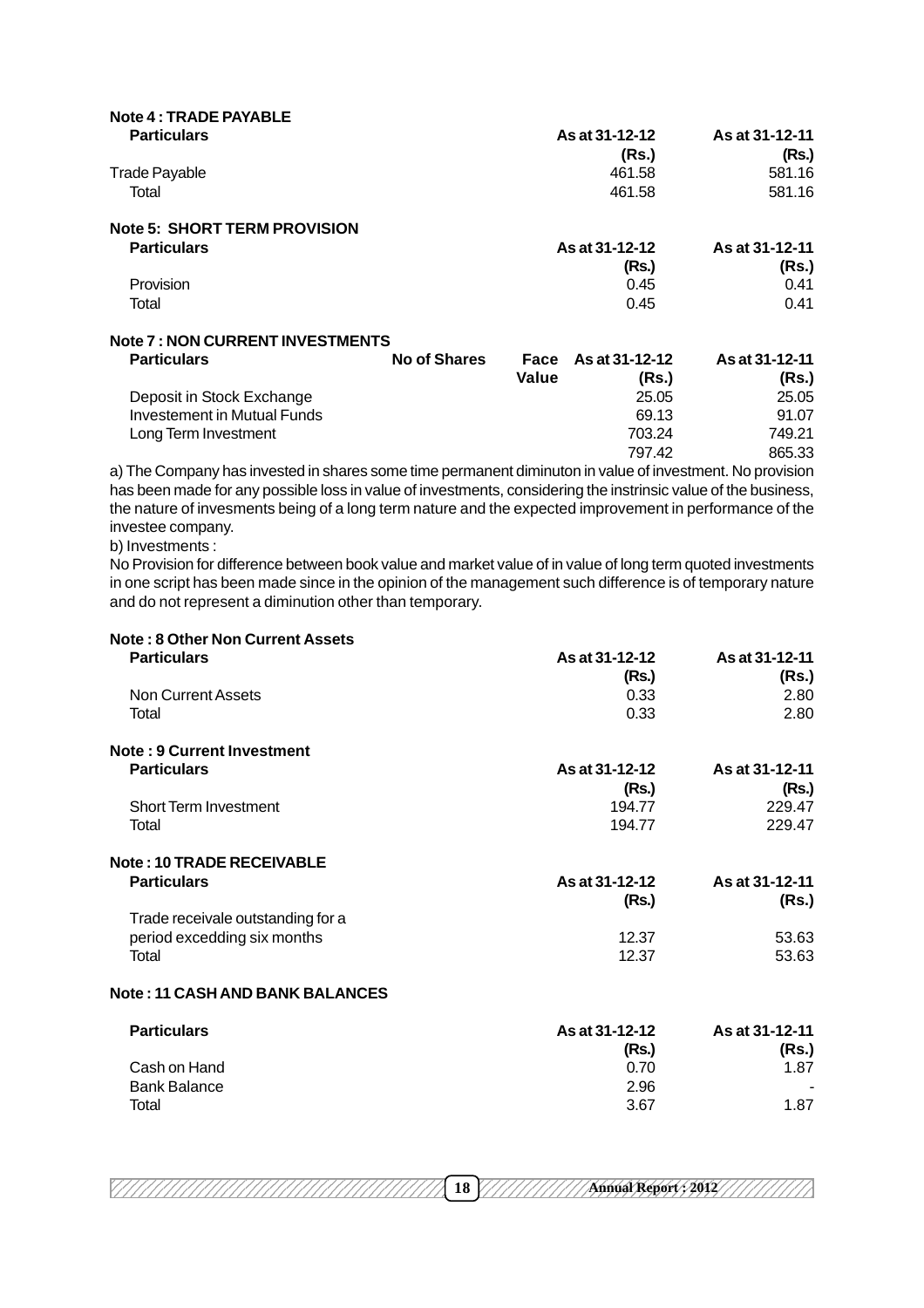| <b>Note: 12 REVENUE FROM OPERATIONS</b>                     |                      |                                                               |
|-------------------------------------------------------------|----------------------|---------------------------------------------------------------|
| <b>Particulars</b>                                          |                      | For the Year ended For the Year ended                         |
|                                                             | $31 - 12 - 12$ (Rs.) | 31-12-11 (Rs.)                                                |
| Sale of Investment                                          | 49897.46             | 20481.30                                                      |
| Total                                                       | 49897.46             | 20481.30                                                      |
| Note: 13 OTHER INCOME                                       |                      |                                                               |
| <b>Particulars</b>                                          |                      | For the Year ended For the Year ended                         |
|                                                             | 31-12-12 (Rs.)       | 31-12-11 (Rs.)                                                |
| Interest Income                                             | 18.56                | 27.08                                                         |
| Dividend Received form Long-                                |                      |                                                               |
| <b>Term Invstments</b>                                      | 7.54                 | 6.37                                                          |
| Other Income                                                | 2.44                 | 4.88                                                          |
| Total                                                       | 28.55                | 38.33                                                         |
| Note: 14 Cost of Sale                                       |                      |                                                               |
| <b>Particulars</b>                                          |                      | For the Year ended For the Year ended                         |
|                                                             | 31-12-12 (Rs.)       | $31-12-11$ (Rs.)                                              |
| Cost of Investment                                          | 49893.05             | 20541.10                                                      |
| Total                                                       | 49893.05             | 20541.10                                                      |
|                                                             |                      |                                                               |
| Note: 15 EMPLOYEE'S BENEFITS EXPENSES<br><b>Particulars</b> |                      |                                                               |
|                                                             | 31-12-12 (Rs.)       | For the Year ended For the Year ended<br>$31 - 12 - 11$ (Rs.) |
| Salaries and other benefits                                 | 11.43                | 10.50                                                         |
| Total                                                       | 11.43                | 10.50                                                         |
|                                                             |                      |                                                               |
| <b>Note: 16 FINANCIAL COSTS</b>                             |                      |                                                               |
| <b>Particulars</b>                                          |                      | For the Year ended For the Year ended                         |
|                                                             | 31-12-12 (Rs.)       | 31-12-11 (Rs.)                                                |
| Financial Exp.                                              | 1.41                 | 1.48                                                          |
| Total                                                       | 1.41                 | 1.48                                                          |
| <b>Note: 17 OTHER EXPENES</b>                               |                      |                                                               |
| <b>Particulars</b>                                          | For the Year ended   | For the Year ended                                            |
|                                                             | $31 - 12 - 12$ (Rs.) | 31-12-11 (Rs.)                                                |
| NSE Exp.                                                    | 3.59                 | 3.85                                                          |
| Other Exp.                                                  | 1.72                 | 1.56                                                          |
| Total                                                       | 5.31                 | 5.41                                                          |

**Note : 18** Disclosure required under section 22 of the Micro, Small & Medium Enterprises development At, 2006. The company has not received information from vendors regarding their status under the micro / small & medium enterprises development Act , 2006, hence disclosure relating to amounts unpaid as at the year end under this Act has not been given.

**Note : 19** Related Parties disclosure in accordance with Accounting Standard - 18

- a. Key management personnel
	- 1) (Managing Director)
	- 2) (Director )
- b.ly influenced by key management personnel or their relatives
	- 1) Pvt Ltd
	- 2) Ltd.

Transactions that have taken place during the year January 1st 2012 to December 31, 2012 with related parties by Company.

|--|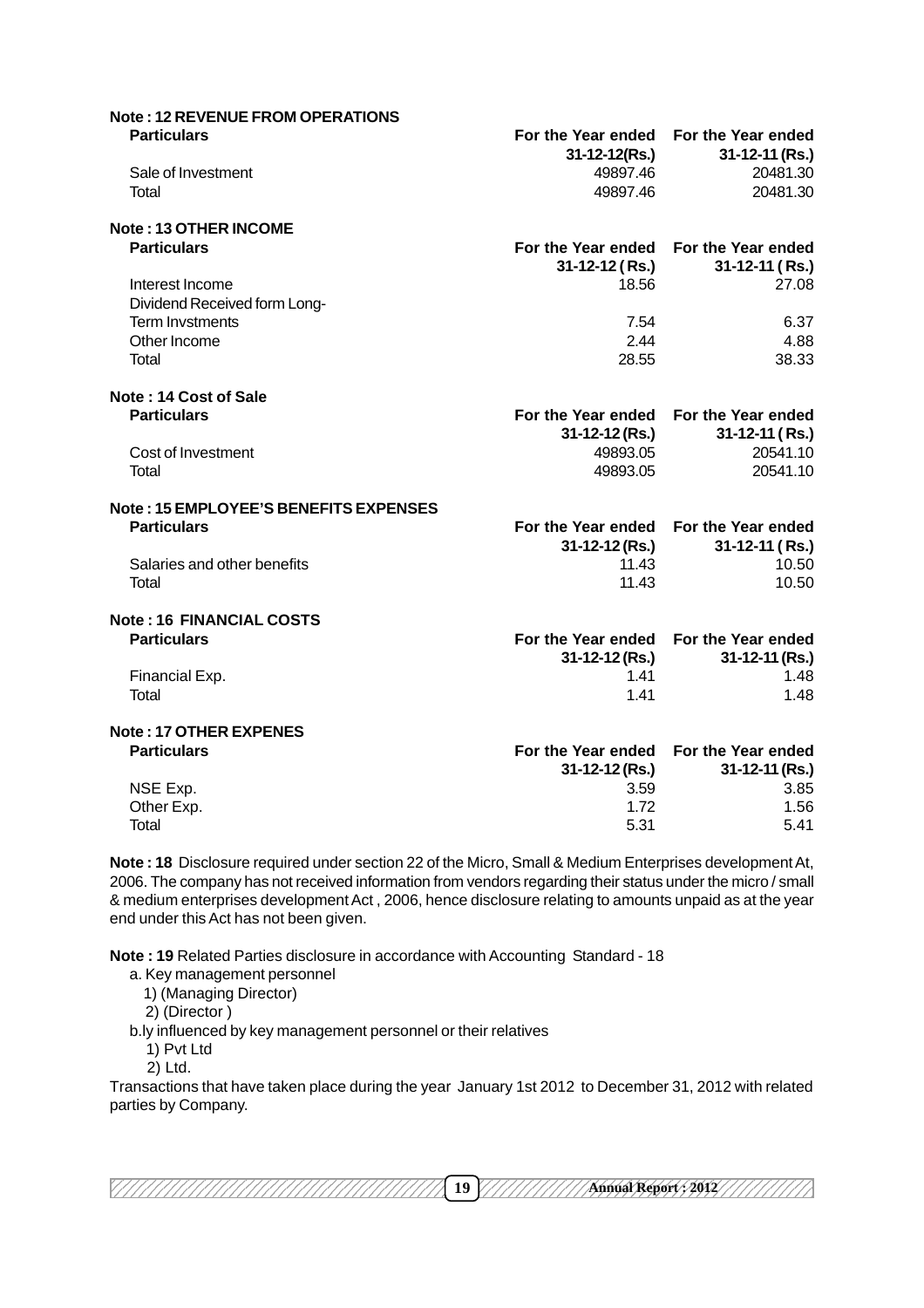| <b>Enterprises owned or significantly</b>                                                             | <b>Nature of Amount</b> | Amount         | influenced by key |
|-------------------------------------------------------------------------------------------------------|-------------------------|----------------|-------------------|
| management                                                                                            | <b>Transaction</b>      | 2012-2012      | 2011-11           |
| personnel or their relatives                                                                          | Share purchase and sale | (in Rs.)       | (in Rs.)          |
| Bhavna D. Mehta                                                                                       |                         | 1763445        | 3585722           |
| Chirag D. Mehta                                                                                       |                         | 746990         | 143400            |
| Mehta Integrated Finance Ltd.                                                                         |                         | 1110020        | 6309932           |
| Mehta Housing Finance Ltd.                                                                            |                         | 4147520        | 849000            |
| Note: Related party relationship is as identified by the management & relied upon by the auditors.    |                         |                |                   |
| Note: 20 EARNING PER SHARE (EPS)                                                                      |                         |                |                   |
| <b>Particulars</b>                                                                                    |                         | As at 31-12-12 | As at 31-12-11    |
| a) Weighted average number of shares at the                                                           |                         |                |                   |
| beginning & end of the year.                                                                          |                         |                |                   |
| b) Net Profit/(Loss) after Tax available for                                                          |                         | 0.25           | Nil               |
| Equity Share holders (In Rs.)                                                                         |                         |                |                   |
| c) Basic & Diluted Earnings/(Loss) per shares (In Rs.)                                                |                         |                |                   |
|                                                                                                       |                         |                |                   |
| Note: 21 DEFERRED TAX ( LIABILITY ) / ASSETS                                                          |                         |                |                   |
| Taxes on Income: On considerations of prudence differed tax assets have been recognised to the extent |                         |                |                   |
| of liability of differed tax.                                                                         |                         |                |                   |
| <b>Particulars</b>                                                                                    |                         | As at 31-03-12 | As at 31-03-11    |
|                                                                                                       |                         | (Rs.)          | (Rs.)             |
| Deffered Tax Liability on account of                                                                  |                         |                |                   |
| a) Depreciation difference between I.T & Accounts                                                     |                         |                |                   |
| Deferred tax assets on account of                                                                     |                         |                |                   |
| b) Unbsorbed Depreciation and carry forward loss                                                      |                         |                |                   |
| Deferred Tax                                                                                          |                         | Nil            | Nil               |

| Note - 6 FIXED ASSETS | (Rs. In Lacs) |
|-----------------------|---------------|
|-----------------------|---------------|

|  | (Rs. In Lacs) |
|--|---------------|
|  |               |

|                | <b>PARTICULARS</b>                        |                                                       |                                                             | <b>GROSS BLOCK</b><br><b>DEPRECIATION</b>                            |                                                                                     |                                                       | <b>NET BLOCK</b>                                            |                                                            |                                                                          |                            |                                   |
|----------------|-------------------------------------------|-------------------------------------------------------|-------------------------------------------------------------|----------------------------------------------------------------------|-------------------------------------------------------------------------------------|-------------------------------------------------------|-------------------------------------------------------------|------------------------------------------------------------|--------------------------------------------------------------------------|----------------------------|-----------------------------------|
|                |                                           | BAL-<br><b>ANCE</b><br><b>AS ON</b><br>$01 - 01 - 12$ | <b>OPENING ADDITION</b><br><b>DURING</b><br><b>THE YEAR</b> | DEDUC-<br><b>TIONS</b><br><b>DURING</b><br><b>THE</b><br><b>YEAR</b> | CLOS-<br><b>ING</b><br><b>BAL-</b><br><b>ANCE</b><br><b>AS ON</b><br>$31 - 12 - 12$ | BAL-<br><b>ANCE</b><br><b>AS ON</b><br>$01 - 01 - 12$ | <b>OPENING ADDITION</b><br><b>DURING</b><br><b>THE YEAR</b> | DEDUC-<br><b>TIONS</b><br><b>DURING</b><br><b>THE YEAR</b> | <b>ICLOSING</b><br>BAL-<br><b>ANCE</b><br><b>AS ON</b><br>$31 - 12 - 12$ | AS ON<br>$31 - 12 -$<br>12 | <b>AS ON</b><br>$31 - 12 -$<br>11 |
|                | <b>Tangible Assets</b>                    |                                                       |                                                             |                                                                      |                                                                                     |                                                       |                                                             |                                                            |                                                                          |                            |                                   |
| 1              | <b>AIR CONDITION</b>                      |                                                       | 0.70                                                        |                                                                      | 0.70                                                                                |                                                       | 0.01                                                        |                                                            | 0.01                                                                     | 0.69                       |                                   |
| $\overline{2}$ | OFFICE PREMISES                           | 5.17                                                  |                                                             |                                                                      | 5.17                                                                                | 1.80                                                  | 0.34                                                        |                                                            | 2.14                                                                     | 3.03                       | 3.37                              |
| 3              | <b>FURNITURE &amp;</b><br><b>FIXTURES</b> | 1.59                                                  |                                                             |                                                                      | 1.59                                                                                | 1.06                                                  | 0.09                                                        |                                                            | 1.15                                                                     | 0.44                       | 0.53                              |
| $\overline{4}$ | <b>MOTOR BIKES</b>                        | 0.51                                                  |                                                             |                                                                      | 0.51                                                                                | 0.43                                                  | 0.02                                                        |                                                            | 0.45                                                                     | 0.06                       | 0.08                              |
| 5              | <b>COMPUTERS</b>                          | 9.45                                                  |                                                             |                                                                      | 9.45                                                                                | 8.41                                                  | 0.42                                                        |                                                            | 8.83                                                                     | 0.62                       | 1.04                              |
| 6              | <b>MOTOR CAR</b>                          | 10.91                                                 |                                                             |                                                                      | 10.91                                                                               | 7.99                                                  | 0.76                                                        |                                                            | 8.75                                                                     | 2.16                       | 2.92                              |
| $\overline{7}$ | <b>OFFICE EQUIPMENT</b>                   |                                                       | 0.17                                                        |                                                                      | 0.17                                                                                |                                                       | 0.00                                                        |                                                            | 0.00                                                                     | 0.16                       |                                   |
|                | <b>Intangible Assets</b>                  |                                                       |                                                             |                                                                      |                                                                                     |                                                       |                                                             |                                                            |                                                                          |                            |                                   |
| 8              | LICENSES/FRANCH.                          | 66.00                                                 |                                                             |                                                                      | 66.00                                                                               | 12.54                                                 | 5.34                                                        |                                                            | 17.88                                                                    | 48.12                      | 53.46                             |
|                | <b>TOTAL</b>                              | 93.63                                                 | 0.87                                                        |                                                                      | 94.50                                                                               | 32.24                                                 | 6.98                                                        |                                                            | 39.22                                                                    | 55.28                      | 61.39                             |
|                | <b>PREVIOUS YEAR</b>                      | 93.23                                                 | 0.40                                                        | $\overline{\phantom{0}}$                                             | 93.63                                                                               | 24.12                                                 | 8.12                                                        |                                                            | 32.24                                                                    | 61.39                      |                                   |

123456789012345678901234567890121234567890123456789012345678901212345678901234567890123 123456789012345678901234567890121234567890123456789012345678901212345678901234567890123 <sup>123456789012345678901234567890121234567890123456789012345678901212345678901234567890123</sup> **Annual Report : 2012 20**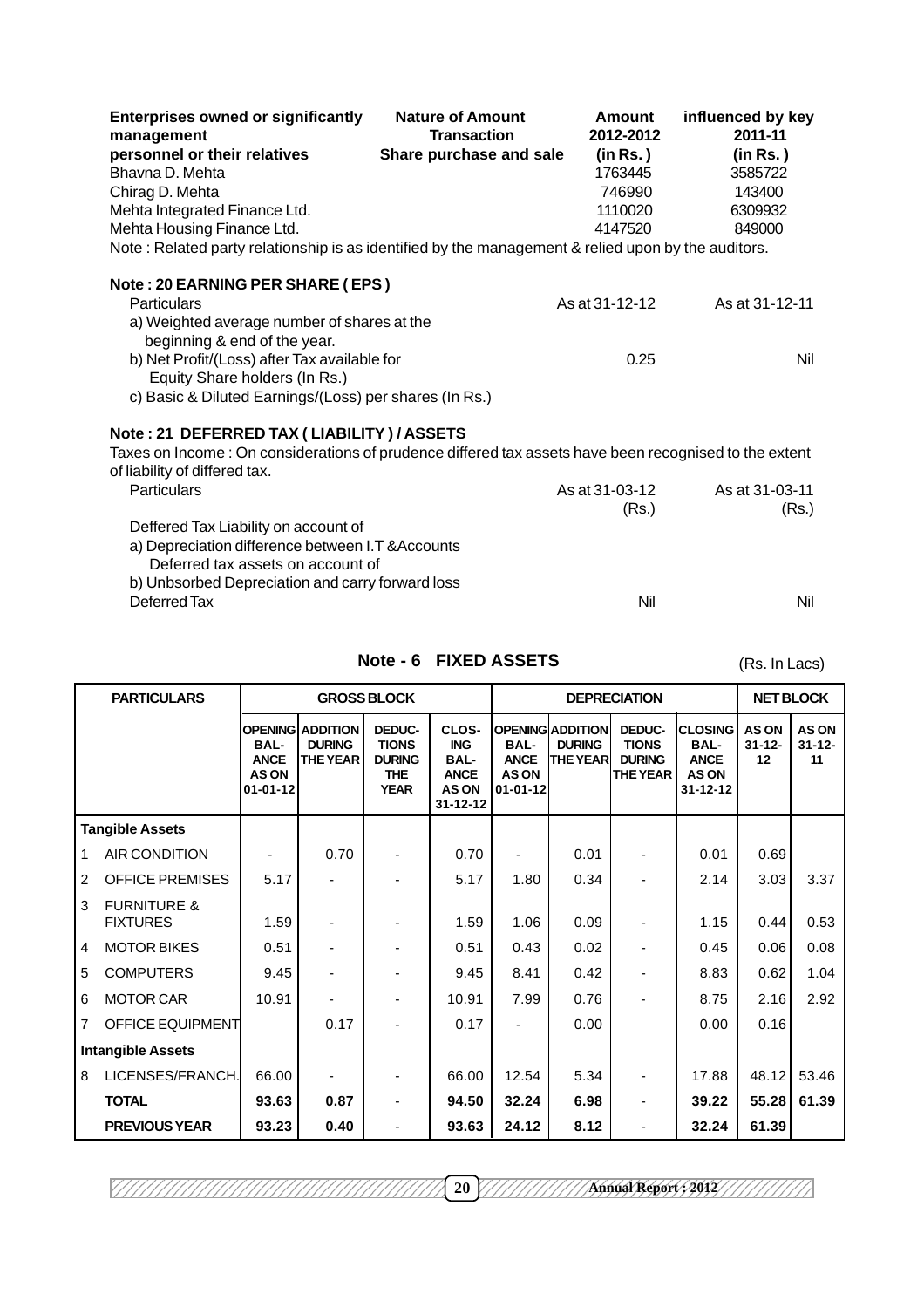# **Cash Flow Statement**

| <b>Inflow of Cash</b>     |         |
|---------------------------|---------|
| <b>Current Liabilites</b> | 435.19  |
| Investments               | 395.03  |
| <b>Current Assets</b>     | 260.30  |
| Indirect Incomes          | 11.80   |
| Direct Income             | 13.00   |
| <b>Total</b>              | 1115.32 |

#### **Outflow of Cash**

| Current Liabilities      | 405.59  |
|--------------------------|---------|
| Fixed Assets             | 0.87    |
| Investments              | 372.99  |
| Current Assets           | 278.47  |
| <b>Indirect Expenses</b> | 3.83    |
| Administratives Exp.     | 8.85    |
| Stock Exchange Exp.      | 3.99    |
| Total                    | 1074.59 |
| Net Inflow               | 40.73   |

#### FOR & ON BEHALF OF THE BOARD MEHTA SECURITIES LTD.

DINESH K SHAH-PARTNERS DIRECTOR DIRECTOR FOR, DINESH K SHAH & CO CHARTERED ACCOUNTANTS

PLACE : AHMEDABAD PLACE : AHMEDABAD PLACE : AHMEDABAD PLACE : AHMEDABAD PLACE : 16/4/2013 DATE: 16/4/2013

 sd/- sd/- B. D. MEHTA C.D.MEHTA

| `nal⁄ Renort∧.<br>$-201$<br>Annr<br>✓ |
|---------------------------------------|
|---------------------------------------|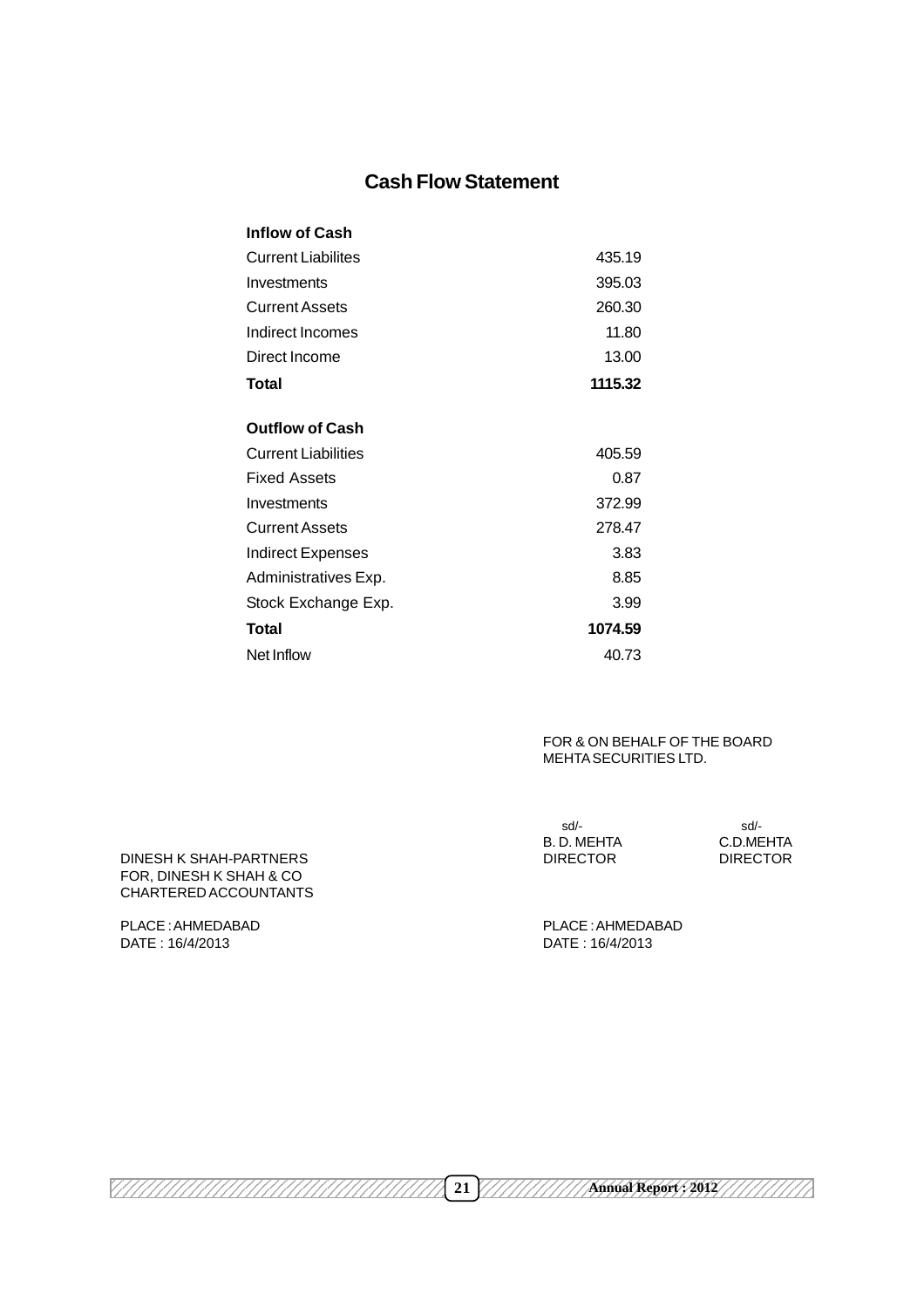# **NOTES ON BALANCE SHEET & PROFIT & LOSS A/C.** FOR THE YEAR ENDED 31<sup>ST</sup> DECEMBER, 2012

#### **I. SIGNIFICANT ACCOUNTING POLICIES:**

#### **1. Accounting Convention Basis of accounting :**

The financial statements are prepared under the historical cost convention, on accrual basis of accounting in accordance with the Companies Act, 1956 and in accordance with generally accepted accounting principles (Indian 'GAAP') are in compliance with the Accounting Standards issued by the Institute of Chartered Accountants of India (ICAI).

#### **2. Use of Estimates :**

The preparation of financial statements requires management to make estimates and assumptions that affect the reported amounts of assets and liabilities, disclosure of contingent amount as at the date of financial statements and reported amounts of revenues and expenses during the reporting period. Actual results could differ from these estimates. Any revision to the accounting estimates is recognized in the periods in which the results are known / materialized.

**3.** The Company's main business is to provide corporate advisory services, investments and Broking. All other activities are incidental to the main business. As such, there are no separate reportable segments, as per Accounting Standard on 'Segment Reporting' (AS 17) issued by the Institute of Chartered Accountants of India.

#### **4. Income and Expenditure :**

Income and Expenditure are accounted on accrual basis.

### **5. Fixed Assets :**

All the fixed assets have been stated at their original cost inclusive of any expenses incurred for the acquisition and / or installation as reduced by any sale / discard and accumulated depreciation.

The company makes an assessment of any indicator that may lead to impairment of assets on an annual basis. As asset is treated as impaired when the carrying cost of the asset exceeds its recoverable value, there is no such assets which is impaired during the year.

#### **6. Depreciation :**

The Company has provided depreciation at the rate prescribed in Schedule XIV to The Companies Act, 1956.

#### **7. Investments :**

- a. Long Term investments are carried in the financial statement at cost, less any diminution in value, other than temporary as per AS-13
- b. Shares, Debentures, Units, Warrants and Securities those are intended, at the time of acquisition, and there after to be held for a period exceeding twelve months are classified as "Investments".
- c. Shares, Debentures, Units, Warrants and Securities are accounted under Investments on trade dates.
- d. Rights entitlements are accounted for as Investments at issue price plus acquisition cost, if any.
- e. Bonus entitlements are recognised on ex-bonus dates without any acquisition cost.
- f. The cost of Investments include brokerage, service tax and stamp duty.

#### **8. Valuation of Investments :**

(a) Current Investments : Current Investments are carried at lower of cost or quoted/fair value. as per AS-13

(b) Long Term Investments : Quoted Investment are valued at cost or market value whichever is lower. Unquoted Investments are stated at cost. The decline in the value of the unquoted investment, other than temporary, is provided for as per AS-13.

Cost is inclusive of brokerage, fees and duties but excludes securities transaction tax.

#### **9. Related Party Transactions :**

Parties are considered to be related if at any time during the year, one party has the ability to control the other party or to exercise significant influence over the other party in making financial and/or operating decisions.

#### **10. Provisions, Contingent Liabilities and Contingent Assets :**

Provisions involving substantial degree of estimation in measurement are recognized when there is a present obligation as a result of past events and it is probable that there will be an outflow of resources. Contingent Liabilities are not recognized but are disclosed in the notes. Contingent Assets are neither recognized nor disclosed in the financial statements.

| 420X2<br>$\overline{ }$ |
|-------------------------|
|-------------------------|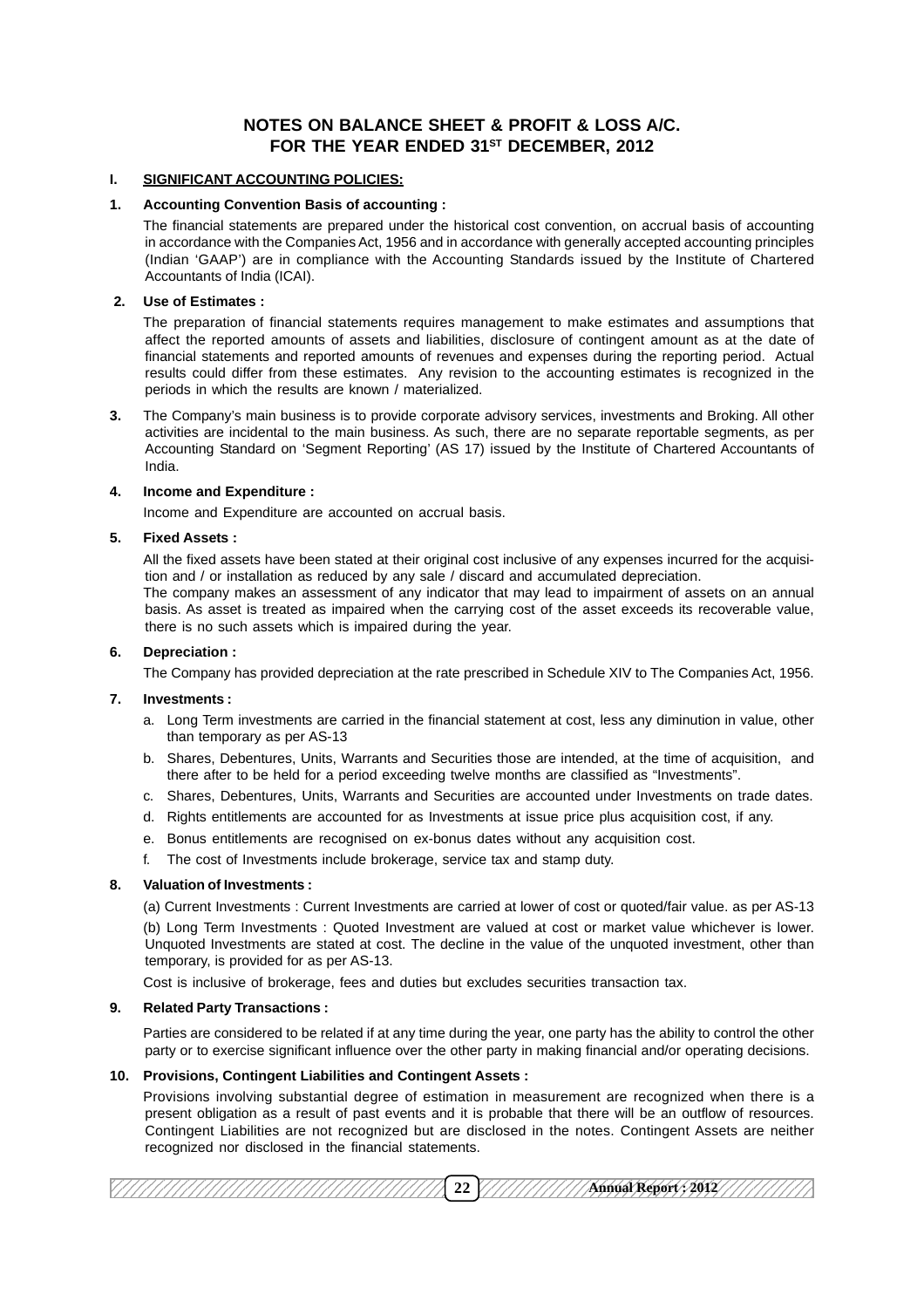#### **II. NOTES TO ACCOUNTS:**

- **1.** On the basis of the information available with the Company, there is no amount due but remaining unpaid as on 31st December 2012 to any suppliers who is a small scale or ancillary industrial undertaking.
- **2.** The requirement of Accounting Standard 22 "Accounting for Taxes on Income" have been considered and the management opinion that no deferred tax assets/liability needs to be created.

As per Accounting Standard 22 issued by The Institute of Chartered Accountants of India during the year, due to the loss the company has not provided taxation in Books of Account including deferred tax liability as the company do not envisage any such liability in near future.

- **3.** In the absence of the taxable income, no provision for taxation has been made U/s.115JB of The Income Tax Act. However, the tax-year end of the Company being 31/03/2012, the ultimate liability for the A.Y.2013-2014 will be determined on the total Income of the Company for the year ended 31/03/2013.
- **4.** Corresponding figures of the previous year have been regrouped or restated to make them comparable with current year figures whenever necessary.
- **5.** Unsecured Loans, Current Liabilities, Loans & Advances, Deposits and Sundry Debtors are subject to confirmation and adjustments, if any.

#### **6. Auditor's Remuneration :**

|                                           | Year ended        | Year ended        |
|-------------------------------------------|-------------------|-------------------|
|                                           | December 31, 2012 | December 31, 2011 |
| Audit Fees and other professional charges | 6000/-            | $6000/-$          |
| (Excluding of Service Tax)                |                   |                   |

#### **7. Segment Reporting :**

The company is engaged in Investments and advisory services and hence management is of the opinion that it does not have a reportable primary segment identifiable in accordance with the Accounting Standard 17 issued by the Institute of Chartered Accountants of India.

#### **8. Earning per Share :**

|                               |                | Year ending<br>31.12.2012 | Year ending<br>31.12.2011 |
|-------------------------------|----------------|---------------------------|---------------------------|
| Net Profit after Tax          | Basic          | 7.82                      | (46.98)                   |
|                               | Diluted        | 7.82                      | (46.98)                   |
| Weighted average number       |                |                           |                           |
| of shares outstanding         | Basic          | 3089400                   | 3089400                   |
|                               | <b>Diluted</b> | 3089400                   | 3089400                   |
| Earnings per share            | <b>Basic</b>   | 0.25                      | Nil                       |
| (face value Rs. 10 Per share) | <b>Diluted</b> | 0.25                      | Nil                       |

#### **9. Related Party Transactions :**

The Company has identified all the related parties as defined under Accounting Standard 18 "Related Party Disclosure" issued by the Institute of Chartered Accountants of India having transactions during the year, as per details given below. There were no amounts written off or written back from such parties during the year. The related parties included in the various categories above, where no transactions have taken place.

| Sr. No. | <b>Relation</b>                                                                                                       | Party                                    |
|---------|-----------------------------------------------------------------------------------------------------------------------|------------------------------------------|
|         | Key Management Personnel                                                                                              | 1. Chirag D. Mehta<br>2. Bhavna D. Mehta |
| 2.      | Individual / Enterprise over which key<br>management personnel exercise<br>significant influence                      | NIL                                      |
|         | A delition of information in magnetic the magnetic security consistent $\cap$ $A\cap$ and $A\cap$ of $\cap$ and $\Pi$ |                                          |

**10.** Additional information pursuant to the provisions of paragraphs 3, 4C and 4D of Part II of Schedule VI to the Companies Act, 1956.

12345678901234567890123456789012345678901234567890123456789012345678901234567890123456789012345678901234567890 123456789012345678901234567890121234567890123456789012345678901212345678901234567890123 <sup>123456789012345678901234567890121234567890123456789012345678901212345678901234567890123</sup> **23 Annual Report : 2012**

|    | a. Production Capacity:                       | Not Applicable |
|----|-----------------------------------------------|----------------|
|    | b. Turnover:                                  | Not Applicable |
|    | c. Raw Materials Consumed: (Indigenous Only): | Not Applicable |
|    | d. Stock:                                     | Nil            |
|    | e. Value of Imports calculated on CIF Basis:  | Nil            |
| f. | Expenditure in Foreign Currency:              | Nil            |
|    | g. Earnings in Foreign Currency:              | Nil            |
|    |                                               |                |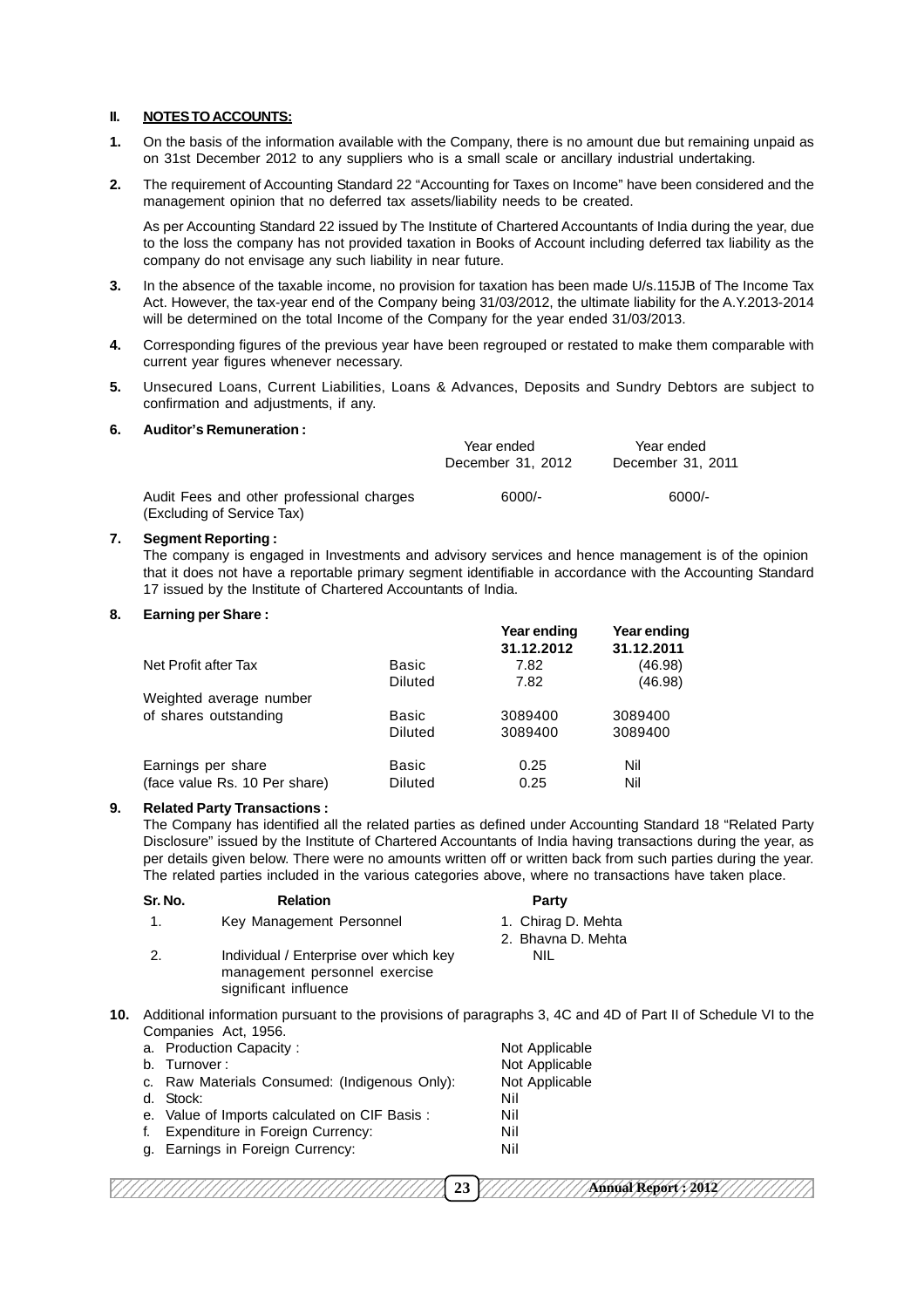- **11.** Additional information as required under Part IV of Schedule VI to the Companies Act, 1956 of India: BALANCE SHEET ABSTRACT AND COMPANY'S GENERAL BUSINESS PROFILE:
	- I. Registration Details : Registration No. : 22740 State Code: 04 Balance Sheet Date : 31-12-2012 II. Capital raised during the year (Rs. in thousands) Public Issue: Nil<br>
	Bonus Issue: Nil **Bonus Issue: Nil Rights Issue: Nil Rights Issue: Nil Rights Issue: Nil Rights Issue: Nil Rights Issue: Nil Rights Issue: Nil Rights Issue: Nil Rights Issue: Nil Rights Issue: Nil Rights** Private Placement: Nil
	- III. Position of Mobilization and Deployment of Funds (Amt. in Lacs) :

| <b>Total Liabilities</b> | 1063.85 | <b>Total Assets</b>   | 1063.85 |
|--------------------------|---------|-----------------------|---------|
| Sources of Funds:        |         | Application of Funds: |         |
| Paid up Capital          | 308.94  | Investments           | 967.15  |
| Reserves & Surplus       | 292.87  | <b>Fixed Assets</b>   | 55.28   |
| Current Liability        | 462.04  | Current Assets, Loans | 41.42   |
|                          |         | & Advances            |         |

IV. Performance of Company (Amount in Lacs) :

| Profit(Loss) Before Tax | 7.82 | <b>Profit After Tax</b> | 7.82 |
|-------------------------|------|-------------------------|------|
| Earnings per Share      | 0.25 | Dividend (In %) 0.00    |      |

- V. Generic Name of Principal Product of Company:
	- Stock Broking
	- Equity Research.
	- Investments.

AS PER OUR ATTACHED REPORT OF EVEN DATE,

Chartered Accountants

Membership # F-010477

(Dinesh K. Shah)

For, Dinesh K. Shah & Co., For, Mehta Securities Limited

sd/-<br>(C.D.Mehta) (B.D.Mehta) (Partner) Director Director Director Director Director Director

Place : Ahmedabad. Place : Ahmedabad. Date : 16/04/2013 Date : 16/04//2013

| $\sim$<br>201<br>'Kénart<br>–∠Annnark≝<br>$\sim$ . As i<br>- |
|--------------------------------------------------------------|
|                                                              |